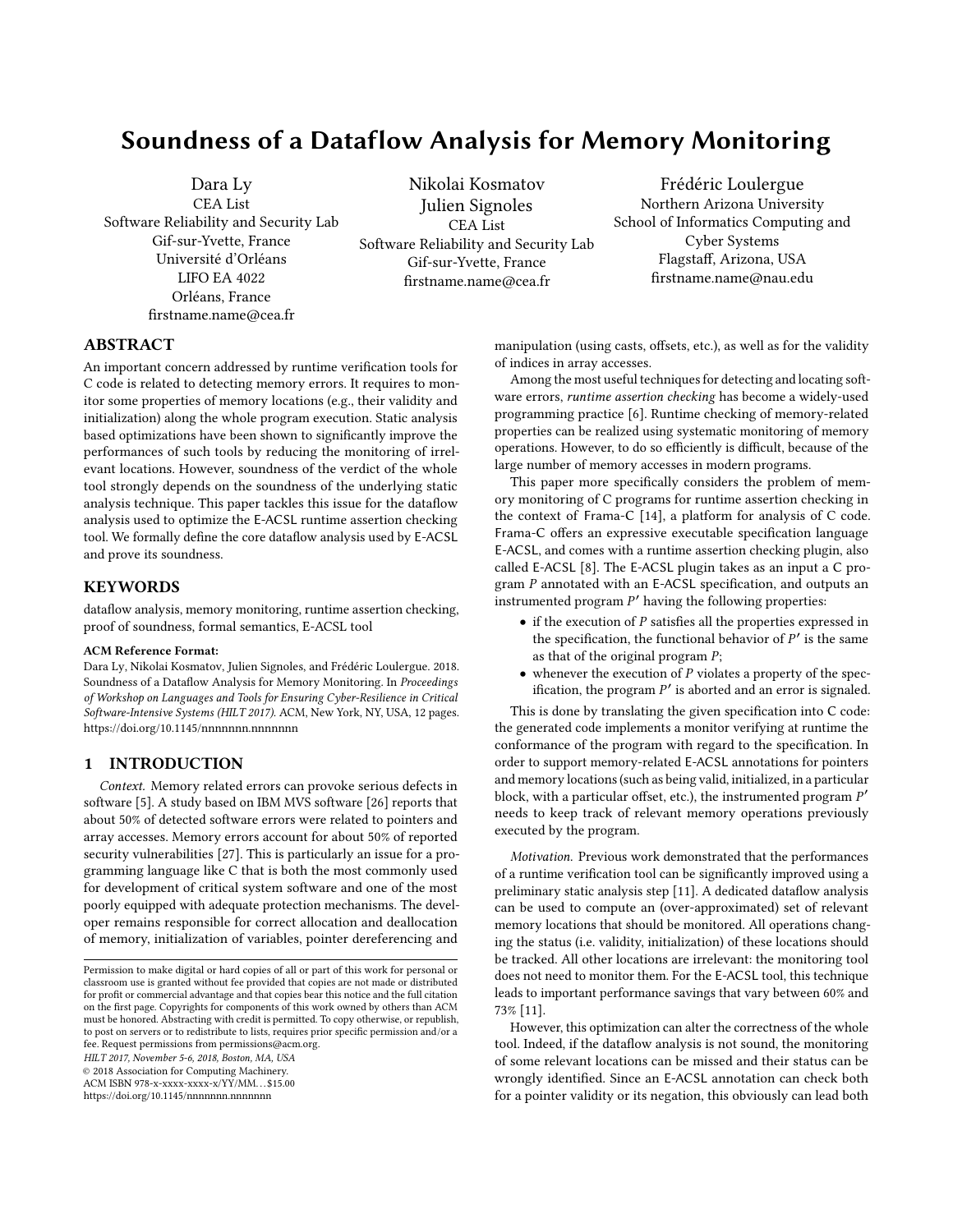HILT 2017, November 5-6, 2018, Boston, MA, USA Dara Ly, Nikolai Kosmatov, Julien Signoles, and Frédéric Loulergue

to false positives (an annotation failure is wrongly reported) and false negatives (a real annotation failure is not reported). For a tool like E-ACSL— whose goal is to check a formal specification and that is in particular used in combination with sound static analysis techniques — this lack of soundness guarantees is an important issue. Thus, to ensure that runtime assertion checking always provides the correct verdict, the soundness of the underlying dataflow analysis should be formally established.

Contributions. The main contributions of this paper include a formal definition of a core dataflow analysis used by the E-ACSL tool and a proof of soundness of this analysis. Another contribution is an operational semantics of the monitor that naturally extends a standard operational semantics. We think that it is particularly suitable when reasoning about memory monitoring tools such as E-ACSL and could be reused in future work.

Outline. The paper is organized as follows. Section [2](#page-1-0) motivates our work. Section [3](#page-1-1) introduces the considered programming and specification languages, in particular their formal semantics. The dataflow analysis is defined in Section [4.](#page-3-0) Section [5](#page-6-0) states and proves the soundness property of the analysis. Section [6](#page-7-0) presents related work, and Section [7](#page-7-1) gives concluding remarks and future work.

# <span id="page-1-0"></span>2 MOTIVATING EXAMPLE

Consider the toy C function at the left of Fig. [1.](#page-2-0) It contains a formal assertion guaranteeing that dereferencing pointer p is safe. This kind of assertions may be automatically generated by Frama-C [\[14\]](#page-8-4).

The E-ACSL tool [\[23\]](#page-8-7) is able to take this annotated function as input in order to generate the instrumented version at the right of Fig. [1](#page-2-0) (where we assume a 32-bit architecture). If executed, this instrumentation nicely stops the execution whenever the assertion is violated, preventing an incorrect memory access. To be able to check at runtime this kind of memory-related annotations, the code generated by E-ACSL records memory operations in the E-ACSL dynamic memory model linked to the instrumented program [\[28\]](#page-8-8). For instance, every allocation (resp. deallocation) is recorded through a call to function store\_block (resp. delete\_block), while every assignment is recorded through a call to function full\_init.

However, even if the E-ACSL dynamic memory model is heavily optimized, these additional instructions significantly slow down the execution [\[28\]](#page-8-8). Fortunately, a complete instrumentation is almost never necessary. Here, for instance, only p needs to be monitored. Monitoring memory locations not relevant to p is not useful. In this example, when the annotation is evaluated, p is equal to the address of x because of the alias created by the first assignment.

E-ACSL implements an over-approximating dataflow analysis to compute what needs to be monitored. It takes care of aliasing and has already been proved capable to significantly improve the efficiency of the generated code [\[11\]](#page-8-6). Here, for instance, all the lines of code in gray may soundly be discarded, but the fact that x is properly allocated must still be monitored.

The goal of our work is to formalize the core of this analysis in order to prove its soundness. Indeed, if unsound, it would lead to incorrect verdict by E-ACSL. Here, if the line store\_block(&x, 4) is omitted, E-ACSL would incorrectly conclude that dereferencing pointer p is unsafe. Even worse, in other contexts, it could conclude

that dereferencing a pointer would be safe while it is not, leading to security weaknesses.

# <span id="page-1-1"></span>3 LANGUAGE DEFINITION

E-ACSL takes as an input a C program annotated with E-ACSL specifications [\[8\]](#page-8-5). The whole language is far too complex to be handled formally in this paper. Rather, we present our analysis, its formalization and its proof of correctness on a relevant subset of C annotated with E-ACSL specifications. This subset is large enough to present the main issues tackled in our analysis.

3.0.1 Syntax. Figure [2](#page-2-1) presents the syntax of our language. Expressions contain arithmetic expressions and pointer accesses (addresses and offset shifts), and are pure (i.e. side-effect free). Since our analysis focuses on memory management, we only detail memory values here.

Basic statements are assignments of an expression to a left-value (which can be either a variable or a pointer access), memory allocations and deallocations, and assertions. Compound statements are sequences, conditionals and loops.

Assertions evaluate terms of a propositional calculus with integer arithmetic and predicates over memory locations. Terms and predicates notably contain five built-in logic functions and predicates (detailed in Fig. [3\)](#page-2-2) usable to express a rich set of memory-related properties [\[11\]](#page-8-6).

3.0.2 Memory model. Since our language features manual memory management via allocation and deallocation, its formal semantics relies on a memory model that specifies read and write accesses to the memory, here called execution memory (or, in short, memory whenever the context is clear enough).

Execution Memory. Since our language is a simple C-like language, we use a simplified CompCert memory model [\[16\]](#page-8-9). Indeed, the CompCert memory model was developed for the purpose of defining a semantics for C. In this model, the memory is viewed in an abstract manner as a collection of blocks. Physical placement of blocks and their relative position is not modeled. A block contains a range of valid offsets within it and is entirely defined by its bounds at allocation time. Consequently, a valid address is defined by an ordered pair  $(b, \delta)$  of a block and an offset. In the following, mem denotes the type of memory states, while block denotes that of blocks. A memory state associates addresses to values. These values have the type val defined as follows:

 $v$  := Int(n) | Ptr( $b, \delta$ ) | Undef

Here, Undef corresponds to the initial value at any address that was not yet written to.

Four operations may be performed on a given memory state: allocation, deallocation, load and store, respectively defined through the operations alloc, dealloc, load and store below.

Assume a memory state  $M$ , a block  $b$ , three integers  $lo$ ,  $hi$ ,  $\delta$  and a value v. Statement alloc $(M, lo, hi)$  allocates a new block in  $M$ , with lower bound lo (inclusive) and higher bound hi (exclusive), and returns the updated memory state with the new block. Statement dealloc( $M$ ,  $b$ ) deallocates the block  $b$  in  $M$ , returning the updated memory state where  $b$  has bounds  $(0, 0)$ , which makes it impossible to write to or read from. We model the fact that some operations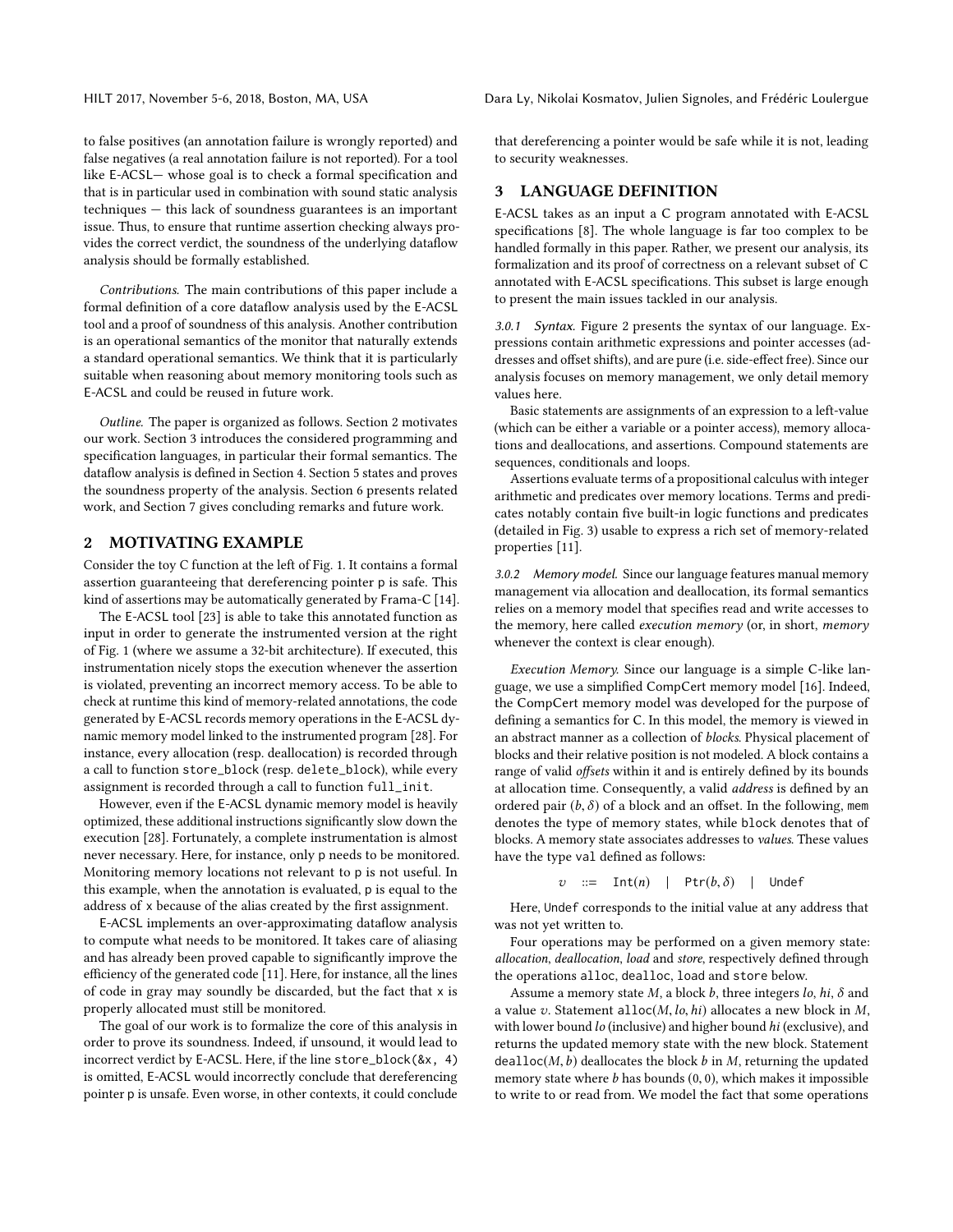<span id="page-2-0"></span>

| int $f(void)$ {     | int $f(void)$ {          |
|---------------------|--------------------------|
| int x, y, z, $*p$ ; | int x, y, z, $*p$ ;      |
| $p = 8x$ ;          | $store\_block($ &p, 4);  |
| $x = 0$ ;           | $store\_block(8z, 4)$ ;  |
| $y = 1$ ;           | $store\_block(\&y, 4)$ ; |
| $z = 2$ ;           | $store\_block(8x, 4)$ ;  |
| $/*@$ assert        | $full\_init(\&p);$       |
| $\valid(p); *$ /    | $p = 8x$ ;               |
| $\star p = 3$ ;     | $full\_init(\&x)$ :      |
| return x;           | $x = 0$ ;                |
|                     | $full\_init(\&y);$       |
|                     | $v = 1$ :                |

```
full_init(&z);
 z = 2;/*@ assert \valid(p); */
 e_acsl_assert(valid(p,
            sizeof(int)));
  *_{D} = 3:
 delete_block(&p);
 delete_block(&z);
 delete_block(&y);
 delete_block(&x);
  return x;
}
```
Figure 1: A C function (left) and its instrumented version (right).

fail (e.g. dealloc called on a block already deallocated) by using an option type as a return type. A value of type memory option either contains a memory state  $M$  (in which case the option value is denoted Some $(M)$ ), or contains nothing (denoted None). Statement load( $M$ ,  $b$ ,  $\delta$ ) reads the value at address ( $b$ ,  $\delta$ ) in  $M$ , if possible, and returns it. Again, this operation can fail, e.g., if the supplied address is not valid. Finally, store( $M$ ,  $b$ ,  $\delta$ ,  $v$ ) writes the value  $v$  at address  $(b, \delta)$  in M if possible, and fails otherwise. If successful, the function returns the memory state updated with the new value. Besides these four operations, the model also provides a function bounds giving the bounds of a block b in a memory state M: bounds( $M$ ,  $b$ ) = (lo, hi)

<span id="page-2-1"></span>

| left values         | $l ::=$<br>$\mathbf{x}$                                            | $\star$ a                                                                                                                                   |                                                                                                                                                                    | variable<br>pointer access                                                                       |
|---------------------|--------------------------------------------------------------------|---------------------------------------------------------------------------------------------------------------------------------------------|--------------------------------------------------------------------------------------------------------------------------------------------------------------------|--------------------------------------------------------------------------------------------------|
| mem. values         | I<br>$a ::=$                                                       | $a++e$<br>&l                                                                                                                                |                                                                                                                                                                    | left value<br>pointer offset<br>address                                                          |
| expressions         | $e ::=$<br>$\overline{a}$                                          | .                                                                                                                                           |                                                                                                                                                                    | memory value<br>arithmetic expr.                                                                 |
| statements          | $s ::=$                                                            | skip;<br>$l = e$ ;<br>$l = \text{malloc}(n);$<br>free(l);<br>$\sqrt{a}$ assert $p;*/$<br>if $(e)$ then $s$ else $s$<br>while $(e)$ s<br>S S |                                                                                                                                                                    | skip<br>assignment<br>allocation<br>deallocation<br>assertion<br>conditional<br>loop<br>sequence |
| predicates          |                                                                    | $p ::= t \equiv t   t \leq t$<br>$p \wedge p   p \vee p   \neg p$<br>$\Delta(a)$<br>$\int$ init $(a)$                                       |                                                                                                                                                                    | comparators<br>logic connectors<br>a valid pointer<br>$\star$ a initialized                      |
| terms<br>$t ::=$    | e<br>$\base$ _addr $(a)$<br>$\boldsymbol{\lambda}$<br>$\offset(a)$ |                                                                                                                                             | pure expressions<br>base addr. of a's mem. block<br>size of a's mem. block<br>offset of a in its mem. block<br>pure expr. combined with<br>mem.-related constructs |                                                                                                  |
| types<br>$\tau ::=$ | int<br>τ*                                                          |                                                                                                                                             | integral type<br>pointer type                                                                                                                                      |                                                                                                  |



<span id="page-2-2"></span>

| Properties           | Informal semantics                                |
|----------------------|---------------------------------------------------|
| $\base$ addr(a)      | base address of the block containing address a    |
| \block_length(a)     | size (in bytes) of the block containing address a |
| \offset(a)           | offset (in bytes) of a in its block               |
| $\forall$ alid $(a)$ | is true if and only if reading and writing        |
|                      | the contents of a is safe                         |
| \init(a)             | is true if and only if the contents of a          |
|                      | has been initialized                              |

#### Figure 3: Memory Built-ins.

where *lo* and *hi* are respectively the lower and higher bounds of *b* in M.

For the sake of simplicity, we suppose that all types have a size of one byte in memory, thus ruling out all considerations of alignment or overlapping memory accesses.

The axioms of this model are similar to those of the CompCert memory model [\[16\]](#page-8-9). They express algebraic properties allowing to reason about memory states, such as "load-after-store". As these properties are reasonably intuitive, we omit them here.

In the following, we note  $M \models (b, \delta)$  the proposition " $(b, \delta)$  is a valid address in the memory state  $M$ ", meaning that:

(1)  $b$  was allocated and not (yet) deallocated in  $M$ ; and

(2)  $lo \leq \delta$  < hi where lo and hi are the bounds of b in M.

Observation Memory. In addition to the memory space in which the program executes, our language uses a second memory store, called observation memory, in order to record the pieces of information (often called metadata) about the execution memory blocks that are required to evaluate at runtime the memory built-ins of Fig. [3.](#page-2-2) This model is similar to that of the execution memory, but instead of storing data values, it records which memory blocks have been allocated, their size and their per-byte initialization status (i.e. which bytes are initialized or uninitialized).

Consequently, along with execution memory, we define another type obs to model such a representation of the execution memory used by a monitor to evaluate the memory-related predicates of our language. The set of operations associated to observation memory differs slightly from that of execution memory.

Assume an observation memory  $\overline{M}$ , a block b and three integers lo, hi,  $\delta$ . Statement store\_block( $\overline{M}$ , b, lo, hi) records block  $b$  as allocated, with bounds  $lo$  and  $hi$ , and returns the updated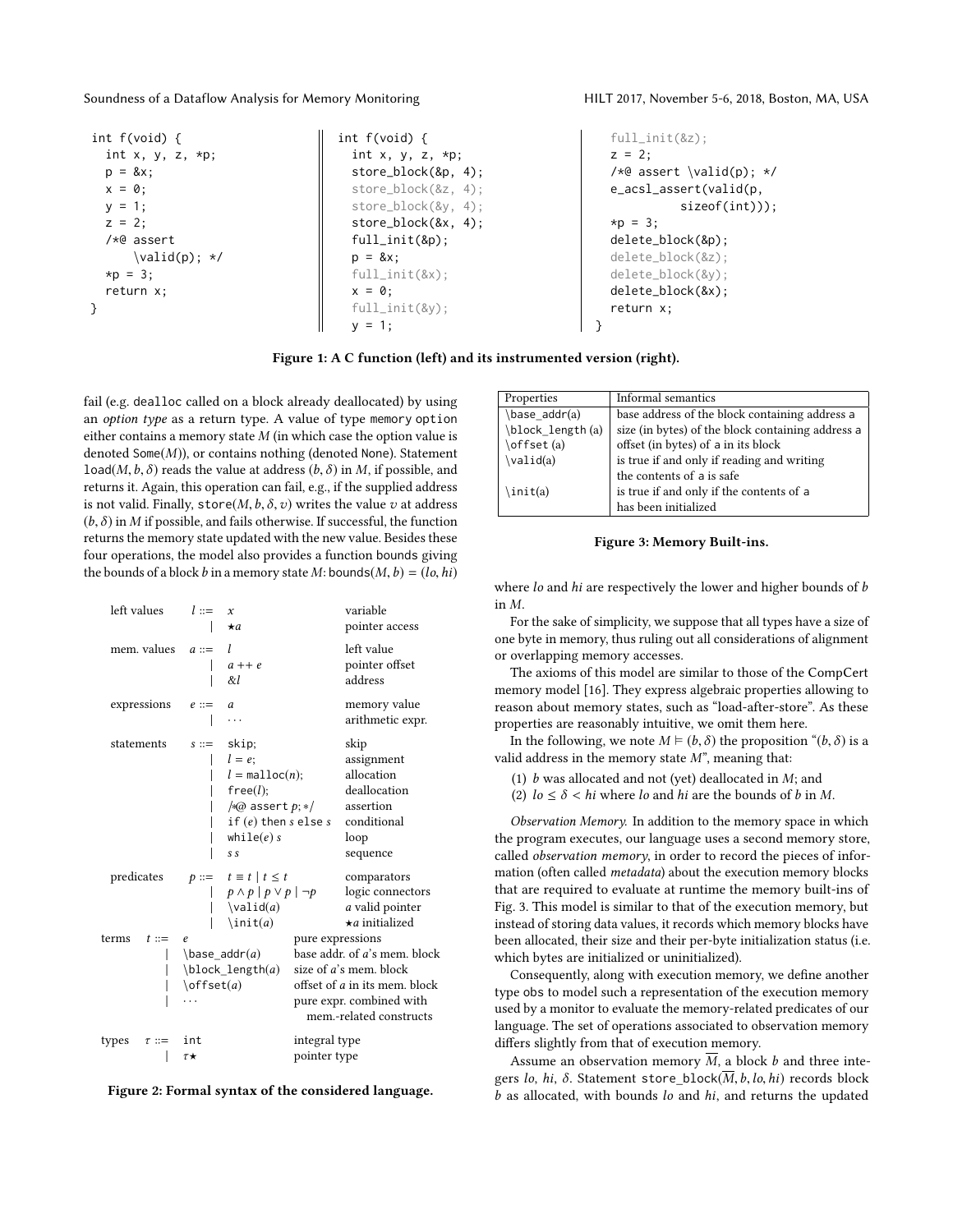observation memory. Statement delete\_block( $\overline{M}$ , b) marks b as deallocated in  $\overline{M}$  and returns the updated observation memory. Statement initialize( $\overline{M}$ ,  $b$ ,  $\delta$ ) marks the content of address ( $b$ ,  $\delta$ ) as initialized and returns the updated observation memory. Finally, read\_init( $\overline{M}$ , b,  $\delta$ ) reads the initialization status of the content at address  $(b, \delta)$ , returning true if an initialize operation has been performed at this address before, and false otherwise. The semantics of the observation memory statements is permissive: they do not fail and silently ignore incorrect operations such as an attempt to delete a non-existing block or an attempt to record as initialized a non-existing memory location.

#### 3.1 Operational semantics

This section introduces an operational semantics for our language. The evaluation of expressions draws inspiration from Clight [\[3\]](#page-8-10), the source language of CompCert, while statements have a small-step semantics akin to that of a While language, as in [\[19\]](#page-8-11) for instance.

A noticeable trait of our semantics is that it is blocking: any execution ends immediately (cannot continue further) if an assertion is violated. This property is indeed the fundamental property of Frama-C and E-ACSL [\[7\]](#page-8-12).

The semantics is expressed by means of six forms of evaluation judgments:

- $M \vDash_{\text{lv}} l \Leftarrow (b, \delta)$  evaluates a left-value l to an address  $(b, \delta)$ in a memory M;
- $M \vDash_{e} e \Rightarrow v$  evaluates an expression e to a value v in a memory M;
- $M \vDash_t t \Rightarrow v$  evaluates a term t to a value v in a memory M;
- $M \vDash_{p} p \Rightarrow P$  evaluates a predicate p to a truth value P in a memory M;
- $\langle s, M_1, \overline{M_1} \rangle \rightarrow (M_2, \overline{M_2})$  evaluates a statement s in an execution memory  $M_1$  and an observation memory  $\overline{M_1}$ , then ends the execution in an execution memory  $M_2$  and an observation memory  $\overline{M_2}$ .
- $\langle s_1, M_1, \overline{M_1} \rangle \rightarrow \langle s_2, M_2, \overline{M_2} \rangle$  also evaluates a statement s1 in an execution memory  $M_1$  and an observation memory  $\overline{M_1}$ , then continues the execution with the statement  $s_2$  in an execution memory  $M_2$  and an observation memory  $M_2$ .

We consider only execution of well typed programs (even if the simple type system is omitted here), thus equipped with a typing environment Γ. We also associate to a given program an environment E and initial memory states  $M_0$  and  $\overline{M_0}$ . The environment  $E$  maps each variable of the program to a block in  $M_0$ , which is otherwise empty.

The evaluation of expressions and left-values is described in Figure [4.](#page-3-1) Left-values are terms at the left of an assignment, therefore their evaluation yields a memory location to be written to. As mentioned before, evaluating expressions does not alter memory: the expressions are pure. When evaluating a left-value as an expression, the left-value is resolved into a memory location, which is then read in the execution memory with a load. As specified in the C standard [\[10\]](#page-8-13), reading an uninitialized value is an undefined behavior. Consequently, the evaluation is valid only if the retrieved value is not Undef.

HILT 2017, November 5-6, 2018, Boston, MA, USA Dara Ly, Nikolai Kosmatov, Julien Signoles, and Frédéric Loulergue

<span id="page-3-1"></span>LE-VAR  
\n
$$
E(x) = b
$$
  
\n $M \vDash_{e} a \Rightarrow \text{Ptr}(b, \delta)$   
\nEE-1VAL  
\n $v \neq \text{Under}$   
\n $M \vDash_{1} v \neq 0$   
\n $\text{load}(M, b, \delta) = \text{Some}(v)$   
\n $M \vDash_{e} l \Rightarrow v$   
\nEE-3HIFT  
\n $M \vDash_{e} a \Rightarrow \text{Ptr}(b, \delta)$   
\n $M \vDash_{e} a \Rightarrow \text{Ptr}(b, \delta)$   
\n $M \vDash_{e} e \Rightarrow \text{Int}(n)$   
\nEE-2HHT  
\n $M \vDash_{e} e \Rightarrow \text{Int}(n)$   
\n $M \vDash_{e} e \Rightarrow \text{Int}(n)$   
\n $M \vDash_{e} e \Rightarrow \text{Int}(n)$   
\n $M \vDash_{e} e_{1} \Rightarrow \text{Ptr}(b, \delta + n)$   
\n $M \vDash_{e} e_{2} \Rightarrow \text{Int}(n_{2})$   
\n $M \vDash_{e} e_{1} \Rightarrow \text{Int}(n_{1})$   
\n $M \vDash_{e} e_{2} \Rightarrow \text{Int}(n_{2})$   
\n $M \vDash_{e} e_{1} \text{op } e_{2} \Rightarrow \text{Int}(n_{1} \text{op } n_{2})$   
\nwhere op  $\varepsilon \{+, -, *, /, ==, < = \}$   
\nEE-NEGNZ  
\n $M \vDash_{e} e \Rightarrow \text{Int}(n)$   
\n $M \vDash_{e} e \Rightarrow \text{Int}(n)$   
\n $M \vDash_{e} e \Rightarrow \text{Int}(n)$   
\n $M \vDash_{e} e \Rightarrow \text{Int}(n)$   
\n $M \vDash_{e} e \Rightarrow \text{Int}(n)$   
\n $M \vDash_{e} e \Rightarrow \text{Int}(n)$   
\n $M \vDash_{e} e \Rightarrow \text{Int}(n)$ 

#### Figure 4: Evaluation of expressions and left-values.

 $M \vDash_{e} !e \Rightarrow \text{Int}(1)$ 

 $M \vDash_{e} !e \Rightarrow \text{Int}(0)$ 

Predicates describe properties of the program at the current execution point. Their semantics is given in Figure [5,](#page-4-0) along with that of logical terms.

Statements can be broadly classified in two categories: those operating on the memory, and those defining the program's control flow. The former, described in Figure [6,](#page-4-1) modify the execution memory and record the corresponding operation in the observation memory. For instance an assignment (rule ASSIGN) stores the computed value at the memory location defined by the left-value, but also records in the observation memory that the assigned memory location is now initialized. Similarly, in MALLOC (resp. FREE) the addition (resp. deletion) of a block is recorded in the observation memory.

The semantics of control flow related statements, presented in Figure [7,](#page-4-2) is standard. Notice that an assertion (rule assert) whose predicate is evaluated to false stops the execution.

## <span id="page-3-0"></span>4 DATAFLOW ANALYSIS

Our dataflow analysis aims at computing an over-approximation of the set of blocks needed to evaluate at runtime the predicates of a given program. As such it is reminiscent of liveness analysis, in the sense that it computes parts of memory that may be used later for some computations. However our problem differs significantly from the "canonical" liveness analysis such as in [\[19\]](#page-8-11), in that our language has dynamic allocations and pointer aliasing. The main difficulty is to deal with this additional complexity while keeping the analysis simple enough to be proven sound.

We manage it by: providing the result of a preliminary points-to analysis to the present analysis, and making large over-approximations.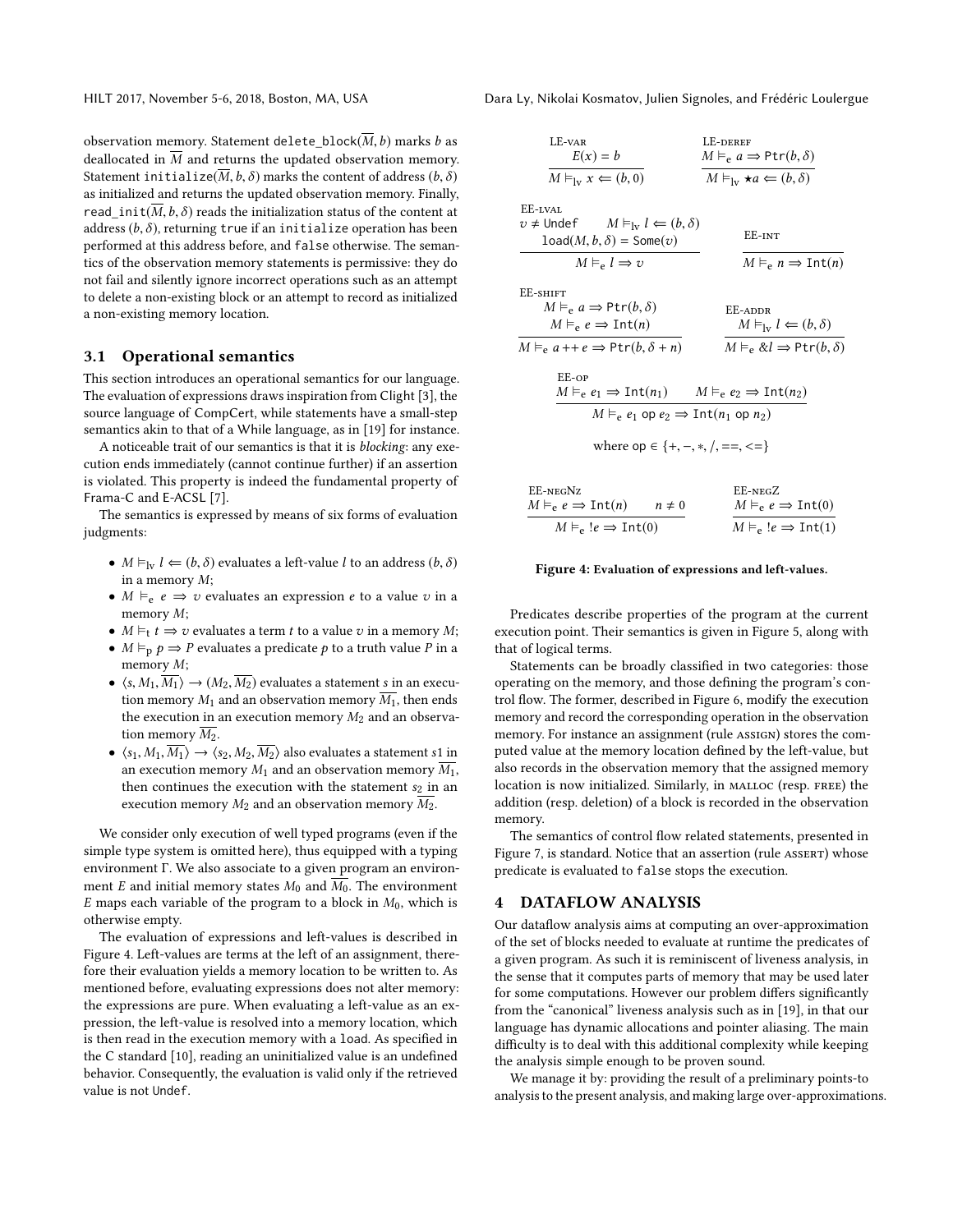<span id="page-4-0"></span>TE-ors 
$$
\frac{M \vDash_{e} a \Rightarrow \text{Ptr}(b, \delta)}{M \vDash_{t} \text{offset}(a) \Rightarrow \text{Int}(\delta)}
$$
  
TE-BADDR 
$$
\frac{M \vDash_{e} a \Rightarrow \text{Ptr}(b, \delta)}{M \vDash_{t} \text{base\_addr}(a) \Rightarrow \text{Ptr}(b, 0)}
$$

$$
M \vDash_{e} a \Rightarrow \text{Ptr}(b, \delta)
$$
  
bounds(M, b) = (lo, hi)  
TE-BSIZE  $\overline{M \vDash_{t} \text{block_length}(a) \Rightarrow \text{Int}(hi - lo)}$ 

 $M = \frac{1}{2}$ 

TE-expr  $M \vDash_{e} e \Rightarrow v$  $M \vDash_{t} e \Rightarrow v$ PE-valid  $\frac{M \models (b, \delta)}{M}$  $M \vDash_{e} a \Rightarrow \text{Ptr}(b, \delta)$ <br>  $M \vDash (b, \delta)$  $M \vDash_{\mathbf{p}} \langle \mathsf{valid}(a) \Rightarrow \mathsf{true}$ 

$$
M \vDash_{e} a \Rightarrow \text{Ptr}(b, \delta)
$$
  
PE-invalud
$$
\frac{M \nvDash (b, \delta)}{M \vDash_{p} \backslash \text{valid}(a) \Rightarrow \text{false}}
$$

$$
M \vDash_{e} a \Rightarrow \text{Ptr}(b, \delta)
$$

$$
\text{load}(M, b, \delta) = \text{Some}(v)
$$

$$
v \neq \text{Under}
$$

$$
\overline{M \vDash_{p} \setminus \text{init}(a) \Rightarrow \text{true}}
$$

$$
M \vDash_{e} a \Rightarrow \text{Ptr}(b, \delta)
$$

$$
\frac{\text{load}(M, b, \delta) = \text{Some}(\text{Under})}{M \vDash_{p} \text{init}(a) \Rightarrow \text{false}}
$$

$$
M \vDash_{t} t_{1} \Rightarrow v_{1}
$$
  
PE-EQ 
$$
\frac{M \vDash_{t} t_{2} \Rightarrow v_{2} \qquad v_{1} = v_{2}}{M \vDash_{p} t_{1} \equiv t_{2} \Rightarrow \text{true}}
$$

$$
M \vDash_{t} t_{1} \Rightarrow v_{1}
$$
  
PE-nEQ 
$$
\frac{M \vDash_{t} t_{2} \Rightarrow v_{2} \qquad v_{1} \neq v_{2}}{M \vDash_{p} t_{1} \equiv t_{2} \Rightarrow \text{false}}
$$

#### Figure 5: Evaluation of terms and predicates.

The latter leads to a quite imprecise analysis meeting one of our primary concerns to keep the E-ACSL compilation time reasonably fast. Therefore, in the balance between precision and speed of the analysis, we favor speed most of the time. However, even if imprecise, this analysis allows E-ACSL to improve significantly the efficiency of the generated monitor by reducing the instrumentation [11].

The analysis computes for each program point a certain set of variables which defines the zones of memory that will be instrumented for runtime monitoring purposes. At some program point l, any block of memory reachable (through dereferencing and offset shifts) from one of the variables computed at  $l$  is instrumented. Therefore, although the analysis is formally expressed in terms of variables, it may be useful to consider these variables as representing the set of all memory blocks reachable from them. Instrumenting all these blocks—when maybe only some of them

<span id="page-4-1"></span>
$$
M_1 \vDash_e e \Rightarrow v \qquad \text{store}(M_1, b, \delta, v) = \text{Some}(M_2)
$$
\n
$$
M_1 \vDash_{\text{lv}} l \Leftarrow (b, \delta) \qquad \text{initialize}(\overline{M_1}, b, \delta) = \overline{M_2}
$$
\n
$$
\langle l = e; , M_1, \overline{M_1} \rangle \rightarrow (M_2, \overline{M_2})
$$

$$
\begin{aligned}\n\text{store\_block}(\overline{M_1}, b', l_0, hi) &= \overline{M_3} \\
hi - l_0 &= n & \text{initialize}(\overline{M_3}, b, \delta) &= \overline{M_2} \\
M_1 \vDash_e e \Rightarrow \text{Int}(n) & \text{alloc}(M_1, l_0, hi) &= (M_3, b') \\
M_1 \vDash_{\text{lv}} l \Leftarrow (b, \delta) & \text{store}(M_3, b, \delta, \text{Ptr}(b', 0)) &= \text{Some}(M_2) \\
\langle l = \text{malloc}(e); \, M_1, \overline{M_1} \rangle \rightarrow (M_2, \overline{M_2})\n\end{aligned}
$$
\n
$$
\begin{aligned}\nM_1 \vDash_e a \Rightarrow (b, 0) \\
\text{Free}(M_1, b) &= \text{Some}(M_2) & \text{delete\_block}(\overline{M_1}, b) &= \overline{M_2} \\
\langle \text{free}(a); \, M_1, \overline{M_1} \rangle \rightarrow (M_2, \overline{M_2})\n\end{aligned}
$$
\n
$$
\text{ASSET} \xrightarrow{\qquad \qquad M \vDash_p p \Rightarrow \text{true}
$$
\n
$$
\begin{aligned}\nM \vDash_p p \Rightarrow \text{true} \\
\langle l \ast \varpi \text{ assert } p; \ast / \mathcal{M}, \overline{M} \rangle \rightarrow (M, \overline{M})\n\end{aligned}
$$

Figure 6: Evaluation of assignments, allocations, deallocations, and assertions.

<span id="page-4-2"></span>
$$
\frac{\langle s_1, M_1, \overline{M_1} \rangle \to \langle \hat{s}_1, M_2, \overline{M_2} \rangle}{\langle s_1 s_2, M_1, \overline{M_1} \rangle \to \langle \hat{s}_1 s_2, M_2, \overline{M_2} \rangle}
$$
\n
$$
\frac{\langle s_1, M_1, \overline{M_1} \rangle \to \langle \hat{s}_1 s_2, M_2, \overline{M_2} \rangle}{\langle s_1 s_2, M_1, \overline{M_1} \rangle \to \langle s_2, M_2, \overline{M_2} \rangle}
$$
\n
$$
\text{if } \langle e \rangle \text{ then } s_t \text{ else } s_f, M, \overline{M} \rangle \to \langle s_f, M, \overline{M} \rangle
$$
\n
$$
\text{if } \langle e \rangle \text{ then } s_t \text{ else } s_f, M, \overline{M} \rangle \to \langle s_f, M, \overline{M} \rangle
$$
\n
$$
\text{If } \overline{R} \text{ of } \langle e \rangle \text{ then } s_t \text{ else } s_f, M, \overline{M} \rangle \to \langle s_f, M, \overline{M} \rangle
$$
\n
$$
\text{If } \overline{R} \text{ of } \langle e \rangle \text{ then } s_t \text{ else } s_f, M, \overline{M} \rangle \to \langle s_f, M, \overline{M} \rangle
$$
\n
$$
\text{If } \overline{R} \text{ of } \langle e \rangle \text{ then } s_t \text{ else } s_f, M, \overline{M} \rangle \to \langle s_f, M, \overline{M} \rangle
$$
\n
$$
\text{If } \overline{R} \text{ of } \langle e \rangle \text{ then } s_t \text{ else } s_f, M, \overline{M} \rangle \to \langle s_f, M, \overline{M} \rangle
$$
\n
$$
\text{If } \overline{R} \text{ of } \langle e \rangle \text{ then } s_t \text{ else } s_f, M, \overline{M} \rangle \to \langle s_f, M, \overline{M} \rangle
$$
\n
$$
\text{If } \overline{R} \text{ of } \langle e \rangle \text{ then } s_t \text{ else } s_f, M, \overline{M} \rangle \to \langle s_f, M, \overline{M} \rangle
$$
\n<

WHILEEND 
$$
\overline{\langle \text{while } (e) \text{ s}, M, \overline{M} \rangle \rightarrow (M, \overline{M})}
$$

#### Figure 7: Evaluation of control flow related statements.

would be strictly necessary—is one of the cases where we trade precision for speed in the analysis.

Reachability is formally defined by viewing memory as a graph where blocks are vertices, and pointers define edges. Following this intuition, we define the relation  $\mapsto_M$  between blocks of a memory M as "given the memory state M,  $\ddot{b} \mapsto_M b'$  if there is one value<br>in h that is a pointer to h' with a valid offset". This definition is in  $b$  that is a pointer to  $b'$  with a valid offset". This definition is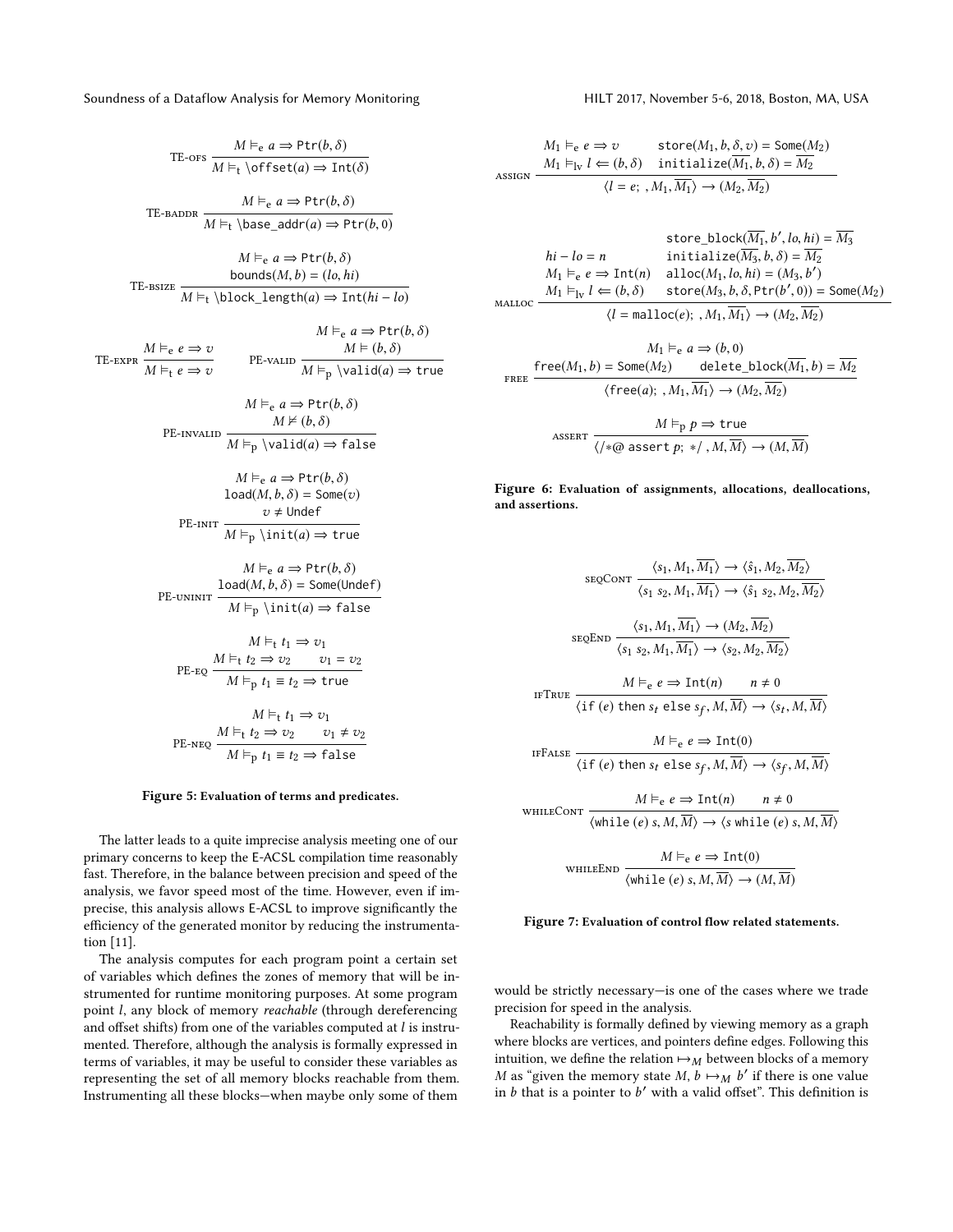formally expressed as follows:

$$
b \mapsto_M b' \text{ if } \exists \delta, \delta' \in \mathbb{Z} \text{ such that } \begin{cases} M \models (b, \delta) \\ M \models (b', \delta') \\ \text{load}(M, b, \delta) = \text{Some}(\text{Ptr}(b', \delta')) \end{cases}
$$

 $\begin{pmatrix} 1 & \text{load}(M, b, \delta) = \text{Some}(\text{Ptr}(b', \delta)) \end{pmatrix}$ <br>We define  $\mapsto \uparrow_M$  to be the reflexive, transitive closure of  $\mapsto_M$  and use it to define the set of reachable blocks from a memory value If use it to define the set of reachable blocks from a memory value. If *a* is a value such that  $M \vDash_e a \Rightarrow \text{Ptr}(b_a, \delta_a)$ , the set of reachable blocks from  $a$  in  $M$  is defined by:

$$
\mathcal{R}_M(a) = \left\{ b \in \text{blocks} \mid b_a \mapsto_M^{\star} b \right\}
$$

#### 4.1 Definition

The analysis is classically defined on a labeled Control Flow Graph (CFG) where basic blocks are single statements (skip, assignment, allocation, deallocation, and assertion) and tests (guards of conditionals and loops).

For a given program s we note  $\mathcal{I}(s)$  (resp.  $\mathcal{F}(s)$ ) the label of the CFG's initial block (resp. the labels of the set of final blocks). In the example program s in Figure [8,](#page-5-0) we have  $\mathcal{I}(s) = 1$  and  $\mathcal{F}(s) = \{2\}.$ 

<span id="page-5-0"></span>

Figure 8: CFG of a simple program.

We define the analysis as a pair (live<sub>in</sub>, live<sub>out</sub>) of functions mapping each label of the CFG to a set of program variables. They are assumed to be the least solution of the constraint system presented in Figure [9.](#page-6-1) As we are solely interested in the soundness of the analysis, we do not study how this solution is computed.

For a given label *l*, *live*<sub>in</sub>(*l*) and *live*<sub>out</sub>(*l*) are the set of live variables respectively at the entry and the exit of the block labeled l. (To avoid any risk of confusion between labels and left values, in the remainder of the paper, we denote a left value by  $\ell v$ .) Like a liveness analysis, the analysis is backward: the information associated to a block is computed from that of its successors in the CFG. Like a liveness analysis, it is over-approximating: it combines together information originating from multiple branches using the union operator.

The function gen defines how statements generate live variables; while most statements simply transfer the existing liveness information, new liveness information is generated in two cases.

First, predicates generate the base variables of their arguments, as described by the recursive functions  $\rho$  and  $\theta$ . The *base variable* of a memory value a is the first variable appearing in a's syntactical structure. It is, very concretely, the first variable written, in left-toright order, when writing the source code for a. The base variable is computed by the function base, inductively defined as following:

$$
base(x) = x \t\t base(\star a) = base(a)
$$
  
\n
$$
base(\&x) = x \t\t base(\&(\star a)) = base(a)
$$
  
\n
$$
base(a + e) = base(a).
$$

Second, in case of an assignment  $lv = e$ ; where e is a pointer, if the left-value  $lv$  is under monitoring, the assigned pointer  $e$ is generated. The condition " $lv$  is under monitoring" is formally expressed by the proposition  $\exists x \in live_{out}(l), \& x \mapsto_{\mathcal{A}}^{\star}lv$ . Indeed  $lu$  is monitored if and only if it is reachable from one of variables lv is monitored if and only if it is reachable from one of variables in *live<sub>out</sub>*(*l*). Since reachability cannot be computed statically, our analysis uses as a parameter a points-to analysis  $A$  computing which values of the program may point to which others. We use the result of A in the form of the relation  $\mapsto \frac{\star}{\sqrt{q}}$ :  $\&x \mapsto \frac{\star}{\sqrt{q}}$  lv means that there is a path from  $&x$  to  $l$ v in the points-to graph.

#### 4.2 Correctness

Since our analysis aims at determining which blocks must be monitored by E-ACSL, being correct means that instrumenting only blocks resulting from the analysis must not alter the evaluation of assertions in the output program. Therefore, an informal way to state the correctness could be: "at any program point, altering the observation memory outside of the domain defined by the analysis does not alter the program's behavior".

In order to further formalize this idea, we need to define notions for comparing two execution traces of a program. In particular, we want to be able to compare two observation memories, and state that they are the same on a certain set of blocks. Let  $\overline{M}$  and  $\overline{M'}$  be observation memories, and  ${\mathcal{B}}$  be a set of blocks. We say that  $\overline{M}$  and  $\overline{M'}$  are equivalent on B, and we note  $\overline{M} \sim_B \overline{M'}$  if they "have the same values on the blocks in  $\mathbb{R}^n$ " that is: same values on the blocks in  $\mathcal{B}$  ", that is:

$$
\forall b \in \mathcal{B}, \begin{cases} \forall \delta \in \mathbb{Z}, & \overline{M} \models (b, \delta) \iff \overline{M'} \models (b, \delta) \\ \text{bounds}(\overline{M}, b) & = \text{bounds}(\overline{M'}, b) \\ \forall \delta \in \mathbb{Z}, & \text{read\_init}(\overline{M}, b, \delta) = \text{read\_init}(\overline{M'}, b, \delta) \end{cases}
$$
  
Following Nielsen et al. [19] the theorem is composed of two

statements: one describes the case of an evaluation step that terminates the program, and the other one the case where it continues thereafter.

#### Immediate Termination.

THEOREM 4.1. Let  $\langle s, M_1, \overline{M_1} \rangle \rightarrow (M_2, \overline{M_2})$  be an execution step, and let  $\overline{M'_1}$  be an observation memory such that  $\overline{M_1} \sim_{\mathcal{B}_1} \overline{M'_1}$ , with  $\mathcal{B}_1 = \square$ , with  $\mathcal{B}_1 = \bigcup_{x \in live_{in}(I(s))} \mathcal{R}_{M_1}(\&x).$ 

Then there exists  $\overline{M'_2}$  such that  $\langle s, M_1, \overline{M'_1} \rangle \rightarrow (M_2, \overline{M'_2})$  and  $\overline{M_2} \sim_{\mathcal{B}_2} \overline{M'_2}$ , with  $\mathcal{B}_2 = \bigcup_{x \in live_{out}(I(s))} \mathcal{R}_{M_2}(\&x)$ .

Continued Evaluation.

THEOREM 4.2. Let  $\langle s_1, M_1, \overline{M_1} \rangle \rightarrow \langle s_2, M_2, \overline{M_2} \rangle$  be an execution step, and let  $\overline{M'_1}$  be an observation memory such that  $\overline{M_1} \sim_{\mathcal{B}_1} \overline{M'_1}$ ,<br>with  $\mathcal{B}_1 = \square$ ,  $\blacksquare$ ,  $\mathcal{F} \sim \mathcal{B} \times (\mathcal{S}_1 \times \mathcal{S}_2)$ with  $\mathcal{B}_1 = \bigcup_{x \in live_{in}(I(s_1))} \mathcal{R}_{M_1}(\&x).$ 

Then there exists  $\overline{M'_2}$  such that  $\langle s_1, M_1, \overline{M'_1} \rangle \rightarrow \langle s_2, M_2, \overline{M'_2} \rangle$  and  $\overline{M_2} \sim_{\mathcal{B}_2} \overline{M'_2}$ , with  $\mathcal{B}_2 = \bigcup_{x \in live_{in}(I(s_2))} \mathcal{R}_{M_2}(\&x)$ .

The following diagram gives a visual intuition of the correctness property, here in the case of immediate termination:

$$
\langle s, M_1, \overline{M_1} \rangle \rightarrow (M_2, \overline{M_2})
$$
  

$$
\sim g_1 \sim g_2
$$
  

$$
\langle s, M_1, \overline{M'_1} \rangle \rightarrow (M_2, \overline{M'_2})
$$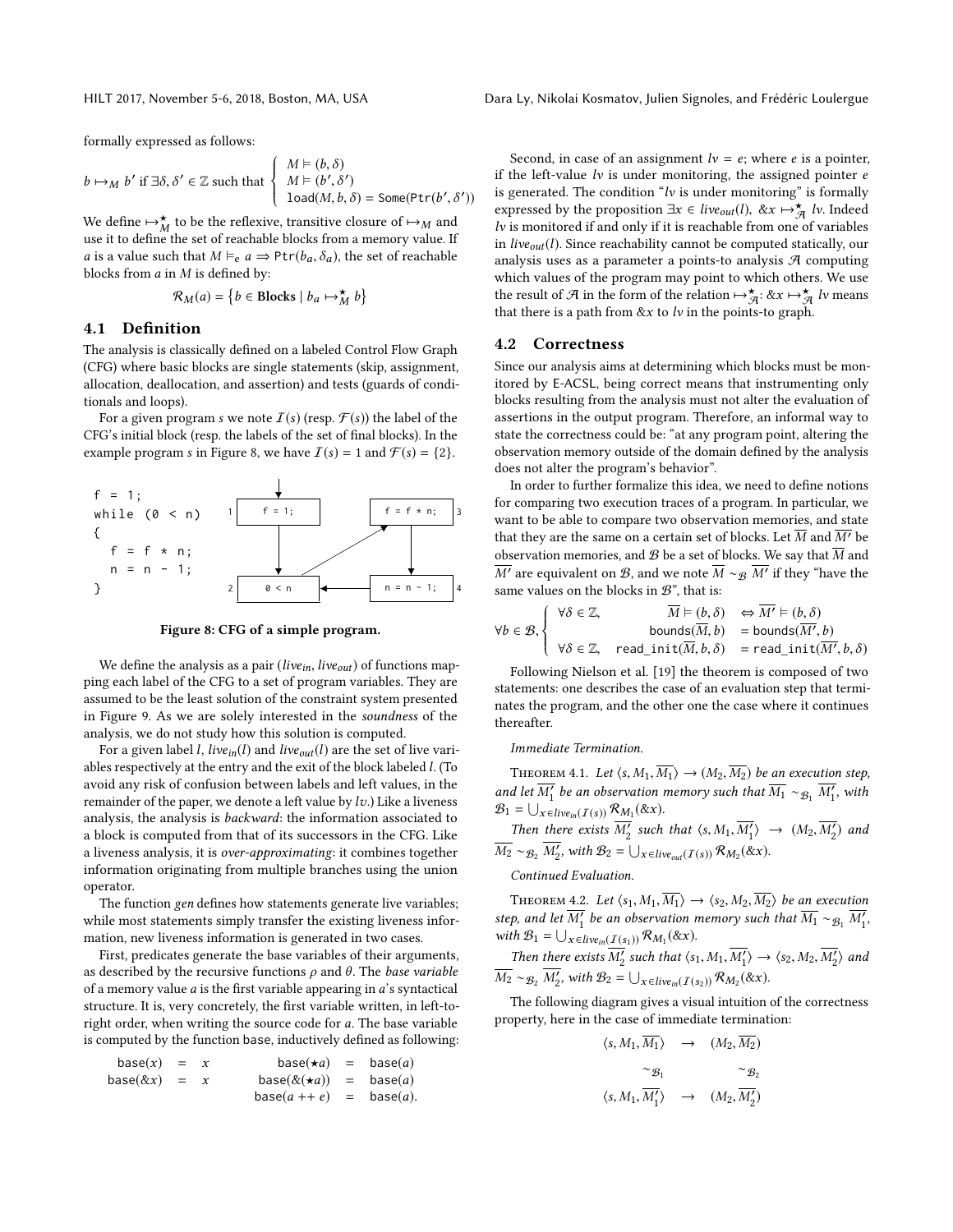<span id="page-6-1"></span>*liveout*(*l*) 
$$
\supseteq
$$
  $\begin{pmatrix} 0 & \text{if } l \in \mathcal{F}(s) \\ \bigcup \{live_{in}(l') \mid (l, l') \in flow(s)\} & \text{otherwise} \end{pmatrix}$   
\n*livein*(*l*)  $\supseteq$  *liveout*(*l*)  $\cup gen(l)$   
\n*gen*  $([lv = e; ]^l)$   $=$   $\begin{cases} {\text{base}(e)} & \text{if } l \text{ is a pointer, and } \exists x \in live_{out}(l), \& x \mapsto \frac{\star}{\mathcal{A}} \{lv \text{otherwise} \end{cases}$   
\n*gen*  $([skip:]^l)$   $=$  0 *gen*  $([e]^l$   $=$  0 *gen*  $([p]^l$   $=$  0 *gen*  $([p]^l$   $=$  0 *gen*  $([p]^l$   $=$  0 *gen*  $([p]^l$   $=$  0 *gen*  $([kq^l])$   $=$  0 *gen*  $([p^l])$   $=$  0 *gen*  $([kq^l])$   $=$  0 *gen*  $([p^l])$   $=$  0 *gen*  $([p^l])$   $=$  0 *gen*  $([p^l])$   $=$  0 *gen*  $([p^l])$   $=$  0 *gen*  $([ffree(l); l']$   $=$  0 *gen*  $([p^l])$   $=$  0 *gen*  $([kq^l])$   $=$  0 *gen*  $([kq^l])$   $=$  0 *open*  $([kq^l])$   $=$  0 *open*  $([kq^l])$   $=$  0 *open*  $([kq^l])$   $=$ 

#### Figure 9: Dataflow analysis definition.

## <span id="page-6-0"></span>5 PROOF OUTLINE

The proof is by induction on the structure of the evaluation derivation. The most difficult cases are statements that perform memory operations, namely assignment, allocation and deallocation. The other cases are straightforward, the proof relying mainly on the properties of least fixed point of (live $_{in}$ , live $_{out}$ ).

We use two kinds of auxiliary lemmas. Some describe properties of the equivalence relation  $\sim$ <sub>B</sub> such as the fact that it is an equivalence relation, how to combine equivalences between the same two memories on multiple domains, or conversely how two memories equivalent on a given domain remain equivalent when the same memory operation is performed on both. Others describe the evolution (or invariance) of reachable blocks sets when memory operations are performed.

#### 5.1 Lemmas.

<span id="page-6-5"></span>LEMMA 5.1 (DOMAIN RESTRICTION). If  $\overline{M} \sim_X \overline{M'}$  and  $Y \subseteq X$  then  $\overline{M} \sim_Y \overline{M'}$ .

<span id="page-6-6"></span>LEMMA 5.2 (DOMAIN UNION). If  $\overline{M} \sim_X \overline{M'}$  and  $\overline{M} \sim_Y \overline{M'}$  then  $\overline{M} \sim_{X\cup Y} \overline{M'}$ .

<span id="page-6-2"></span>LEMMA 5.3 (EQUIVALENCE PRESERVATION (INITIALIZATION)). For a given domain B, two equivalent memories remain equivalent when the same initialize operation is performed on both.

<span id="page-6-9"></span>LEMMA 5.4 (REACHABILITY FROM BASE ADDRESS). Any block reachable from a given memory location a is also reachable from its base address:

 $\forall a \in \text{Memval}, \ \forall M, \ \mathcal{R}_M(a) \subseteq \mathcal{R}_M(\&\text{base}(a)).$ 

<span id="page-6-3"></span>Lemma 5.5 (Writing outside of a reachable set does not MODIFY IT). Let x be a variable. For a given memory state  $M_1$ , if store( $M_1, b, \delta, v$ ) = Some( $M_2$ ) with  $b \notin \mathcal{R}_{M_1}(\& x)$ , then  $\mathcal{R}_{M_1}(\& x)$  =  $\mathcal{R}_{M_2}(\& x)$  $\mathcal{R}_{M_2}(\&\,)$ .

<span id="page-6-7"></span>Lemma 5.6 (Writing an integer does not modify reachable SET). Suppose that  $M_1$  and  $M_2$  are two memory states in the trace of a well-typed program, such that store( $M_1$ ,  $b$ ,  $\delta$ ,  $Int(n)$ ) = Some( $M_2$ ). Then for any variable  $x$ , the set of reachable blocs from  $x$  is the same

in  $M_1$  and  $M_2$ :

$$
\forall x \in E, R_{M_1}(\& x) = R_{M_2}(\& x).
$$

<span id="page-6-8"></span>LEMMA 5.7 (MAXIMUM EXTENSION OF A REACHABLE SET). If  $M_1$ and  $M_2$  are two memory states such that store( $M_1$ , b,  $\delta$ , Ptr( $b_v$ ,  $\delta_v$ )) = Some( $M_2$ ), then the following inclusion is verified:  $\mathcal{R}_{M_2}(a) \subseteq \mathcal{R}_{M_1}(a) \cup$ <br> $\{h' \mid h \implies h'\}$  $\{b'\mid b_v \mapsto_{M_1}^{\star} b$ ′ }.

## 5.2 Case of Assignments.

We detail the main case of the induction: that of assignments. Given an execution step  $\langle [h = e] \cdot ]^l$ ,  $M_1$ ,  $\overline{M_1}$   $\rightarrow$   $(M_2, \overline{M_2})$  and an obser-<br>vector memory  $M'$  such that  $\overline{M}$  and  $M'$  are worth a short that vation memory  $\overline{M'_1}$  such that  $\overline{M_1} \sim_{\mathcal{B}_1} \overline{M'_1}$ , we want to show the existence of  $\overline{M'_2}$  such that:

• 
$$
\langle [lv = e; ]^l, M_1, \overline{M'_1} \rangle \rightarrow (M_2, \overline{M'_2})
$$
 is a valid execution step  
\n•  $\overline{M_2} \sim_{\mathcal{B}_2} \overline{M'_2}$ .

 $\mathcal{B}_1$  and  $\mathcal{B}_2$  are defined as:

$$
\begin{array}{lll}\mathcal{B}_1 & = & \bigcup_{x \in live_{in}(I)} \mathcal{R}_{M_1}(\& x) \\
\mathcal{B}_2 & = & \bigcup_{x \in live_{out}(I)} \mathcal{R}_{M_2}(\& x).\n\end{array}
$$

The execution step has the following form:

$$
M_1 \vDash_{e} e \Rightarrow v \quad \text{store}(M_1, b_1, \delta_1, v) = \text{Some}(M_2)
$$
\n
$$
M_1 \vDash_{\text{lv}} l v \Leftarrow (b_l, \delta_l) \quad \text{initialize}(\overline{M_1}, b_l, \delta_l) = \overline{M_2}
$$
\n
$$
\langle [l v = e; ]^l, M_1, \overline{M_1} \rangle \rightarrow (M_2, \overline{M_2})
$$

We define  $\overline{M'_2}$  = initialize( $\overline{M'_1}$ ,  $b_l$ ,  $\delta_l$ ), and prove that  $\overline{M_2} \sim_{\mathcal{B}_2}$  $\overline{M'_2}$ . We distinguish between the case where the block written to is monitored (b,  $\in \mathcal{B}_2$ ) and the case where it is not monitored ( $b_1 \in B_2$ ) and the case where it is not.

In both cases we make use of the following relation:

<span id="page-6-4"></span>
$$
\overline{M_2} \sim_{\{b_l\}} \mathfrak{g} \ \overline{M_1} \sim_{\mathcal{B}_1} \overline{M'_1} \sim_{\{b_l\}} \mathfrak{g} \ \overline{M'_2} \tag{1}
$$

in which the first and last equivalences are derived from Lemma [5.3](#page-6-2) and the middle one is an hypothesis of our theorem.

5.2.1 case  $b_l \notin \mathcal{B}_2$ . Let us prove that  $\mathcal{B}_2 \subseteq \mathcal{B}_1$ . Since ∀*l*, *live<sub>in</sub>*(*l*) ⊇ live<sub>out</sub>(l), it suffices to show that  $\forall x \in live_{out}(l), \mathcal{R}_{M_1}(\& x) = \mathcal{R}_{M_2}(\& x)$ .<br>Since for any of these sets we have h,  $\& \mathcal{R}_{M_1}(\& x)$  we can apply Since for any of these sets we have  $b_l \notin \mathcal{R}_{M_2}(\& x)$  we can apply Lemma 5.5 to conclude Lemma [5.5](#page-6-3) to conclude.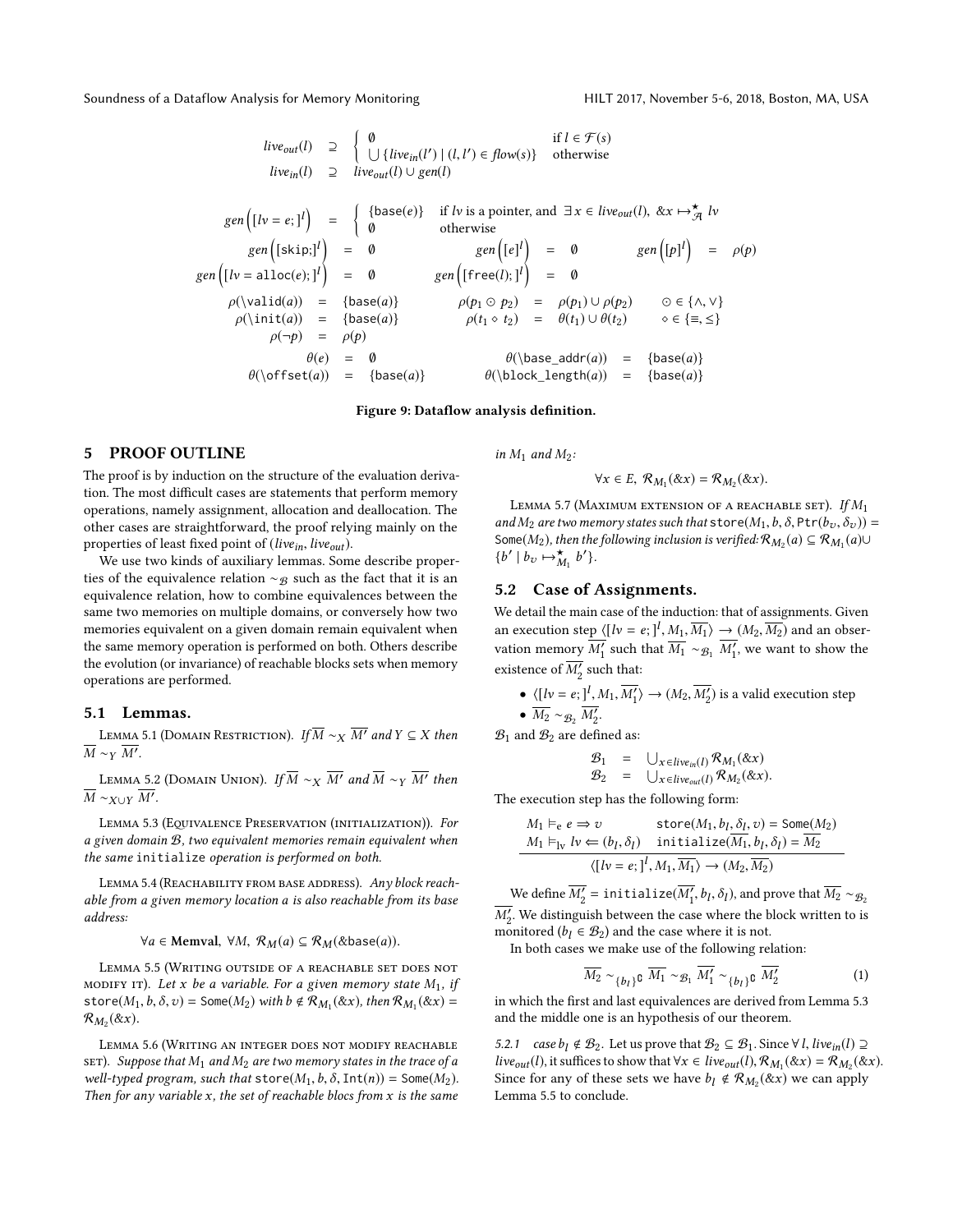We can now rewrite the assumption  $b_l \notin \mathcal{B}_2$  as  $\mathcal{B}_2 \subseteq \{b_l\}^{\complement}$  so  $b_l$  and  $b_l$  are supercets of  $\mathcal{B}_2$ . The that all domains involved in equation [1](#page-6-4) are supersets of  $B_2$ . The conclusion follows from Lemma [5.1.](#page-6-5)

5.2.2 case  $b_1 \in \mathcal{B}_2$ . Using Lemma [5.2,](#page-6-6) we consider  $\mathcal{B}_2$  as the (disjoint) union of  $\mathcal{B}_2 \setminus \{b_l\}$  and  $\{b_l\}$ , and we show the equivalence on each of these subdomains. Here we have to consider the type of the each of these subdomains. Here we have to consider the type of the assigned expression.

subcase int. If the expression has the type int, we can use Lemma [5.6](#page-6-7) to prove that  $\mathcal{B}_2 \subseteq \mathcal{B}_1$ , using the same method as pre-viously. Applying Lemma [5.1](#page-6-5) to [3](#page-10-0) then yields  $\overline{M_2} \sim g_2 \setminus \{b_l\}$   $\overline{M'_2}$ . Besides, since  $b_l \in \mathcal{B}_2 \subseteq \mathcal{B}_1$  and  $\overline{M_1} \sim_{\mathcal{B}_1} \overline{M'_1}$  we have more specifically  $\overline{M_1} \sim_{\{b_l\}} \overline{M'_1}$ . By Lemma [5.3](#page-6-2) we can conclude that  $\overline{M_2} \sim_{\{b_l\}} \overline{M'_2}.$ 

subcase  $\tau \star$ . If the expression is a pointer  $v = \text{Ptr}(b_v, \delta_v)$  for some  $(b_v, \delta_v)$ , we can use Lemma [5.7](#page-6-8) to approximate the evolution of reachable blocks sets:  $\mathcal{R}_{M_2}(a) \subseteq \mathcal{R}_{M_1}(a) \cup \mathcal{R}_{M_1}(e)$ . We consider the union of these inclusions: the union of these inclusions:

<span id="page-7-2"></span>
$$
\mathcal{B}_2 \subseteq \bigcup_{x \in live_{out}(I)} \mathcal{R}_{M_1}(\&x) \cup \mathcal{R}_{M_1}(e). \tag{2}
$$

Let us prove that terms of the right side are both subsets of  $B_1$ . For the first one, using the definition of  $\mathcal{B}_1$  and the inclusion live<sub>out</sub>(l) ⊆ live $_{in}(l)$  we can write

$$
\bigcup_{x \in live_{out}(I)} \mathcal{R}_{M_1}(\& x) \subseteq \bigcup_{x \in live_{in}(I)} \mathcal{R}_{M_1}(\& x) = \mathcal{B}_1.
$$

For the second one, we use Lemma [5.4](#page-6-9) in conjunction with the fact that base(e)  $\in live_{in}(l)$ . This corresponds to the first case in the definition of the generation function gen( $[lv = e;]$ ), which is defined by the condition:  $\exists x \in live_{out}(l), \& x \mapsto \overline{a} \quad iv$ . This condition is necessarily verified here: since  $b_l \in \mathcal{B}_2$ , by definition of  $\mathcal{B}_2$  there is some  $x \in live_{out}(l)$  such that  $b_l \in \mathcal{R}_{M_2}(\& x)$ . Let  $b_x$  be the block allocated for x By definition of  $\mathcal{R}_{M_2}(h)$   $\rightarrow \infty$  by Finally the block allocated for x. By definition of  $\mathcal{R}_{M_2}$  (),  $b_x \mapsto_{M_2}^{\star} b_l$ . Finally, applying the correctness property of the points-to analysis to this relation yields the expected result:  $x \mapsto \overline{f}$  *lv* with  $x \in live_{out}(l)$ .<br>Now we can deduce from equation 2 that  $\mathcal{B}_2 \subset \mathcal{B}_2$  and conclusion

Now we can deduce from equation [2](#page-7-2) that  $\mathcal{B}_2 \subseteq \mathcal{B}_1$ , and conclude with the same arguments as for the subcase int.

#### <span id="page-7-0"></span>6 RELATED WORK

The E-ACSL plugin aims at performing runtime assertion checking for C code, specified in a rich specification language E-ACSL. Being a part of the Frama-C framework, it can be combined with other analyses for quite unique usages. For example, runtime assertion checking can be used to assist the user in case of proof failures during deductive verification [\[21\]](#page-8-14).

E-ACSL can also be used as a dynamic bug finder, see for example [\[25,](#page-8-15) [29\]](#page-8-16) for a recent comparison of such sanitizers. These tools implement various techniques, in particular concerning the storage of metadata necessary for the analysis. There are roughly three main techniques.

A shadow memory is in linear correspondence with the program memory. AddressSanitizer [\[22\]](#page-8-17) stores 1 shadow byte per aligned 8 byte sequences in the application. Shadow memory does not incur a large runtime overhead but its adaptation can be quite tricky when richer metadata is necessary, as it is the case for E-ACSL [\[28\]](#page-8-8).

HILT 2017, November 5-6, 2018, Boston, MA, USA Dara Ly, Nikolai Kosmatov, Julien Signoles, and Frédéric Loulergue

Another technique used to attach additional metadata to each pointer is the so-called fat pointers technique [\[1,](#page-8-18) [20\]](#page-8-19). There is significant overhead in this case, and instrumented code cannot directly be linked with non instrumented code because of differences in memory layout.

Finally, metadata can be stored in a separate data structure [\[17\]](#page-8-20). In a previous version of E-ACSL, metadata was stored in a Patricia trie [\[15\]](#page-8-21). This technique allows the instrumented code to be linked with non instrumented code and to store richer metadata but execution time overhead may be significant.

Mehlich [\[17\]](#page-8-20) mentions that "the current implementation of Check-Pointer could be improved by using static analysis". Jakobsson et al. [\[11\]](#page-8-6) improved E-ACSL by a static analysis (that we formalize in this paper) in order to avoid monitoring memory locations that do not need to be monitored. They combine shadow memory (used for memory locations that only require validity or initialization checks) with a Patricia trie (for locations requiring more complex checks). Other sanitizers rely on static analysis to improve the performances of runtime checking [\[18,](#page-8-22) [24,](#page-8-23) [30\]](#page-8-24). The work that is the closest to ours in intent and using a proved analysis is CCured [\[18\]](#page-8-22), but the techniques are different. CCured is based on fat pointers, their static analysis is a type system, and only memory safety is checked. The correctness of the analysis is ensured by a theorem stating that the execution of an instrumented program can either terminate correctly or stop because the instrumentation has detected an error, ruling out an incorrect termination because of an invalid memory access. The proof assumes that there is no dynamic memory allocation in the program.

Our ultimate goal is to be able to extract a correct E-ACSL-like plugin from a Coq development. This goal necessitates an implementation and verification in Coq of the presented static analysis extended to CompCert C. Our formalization follows the CompCert memory model [\[16\]](#page-8-9). There are several works on the verification of static analyses with a proof assistant. We only briefly present some papers related to the Coq proof assistant. The CompCert compiler itself contains static analysis for the sake of optimization [\[2\]](#page-8-25), including a generic implementation of the Kildall algorithm [\[13\]](#page-8-26). This is however related to the RTL language of CompCert. Like Verasco [\[12\]](#page-8-27) the presented memory analysis will rather be conducted at the level of the Cminor language. Unlike Verasco, we plan to directly implement the analysis as a dataflow analysis rather than as an abstract interpretation. [\[9\]](#page-8-28) is a generic formalization of a solver that can be used for static analysis. However the algorithms are formalized as relations and cannot be extracted to executable code. [\[4\]](#page-8-29) is an extractable dataflow analysis in Coq in the context of Java.

## <span id="page-7-1"></span>7 CONCLUSION AND PERSPECTIVES

We have formalized the dataflow analysis underlying a major optimization of the E-ACSL tool for runtime assertion checking and memory debugging. This optimization was shown to bring 60% to 73% performance savings [\[11\]](#page-8-6). The analysis is proved correct with regard to an operational semantics which reflects the use of a second memory store to monitor the program memory state.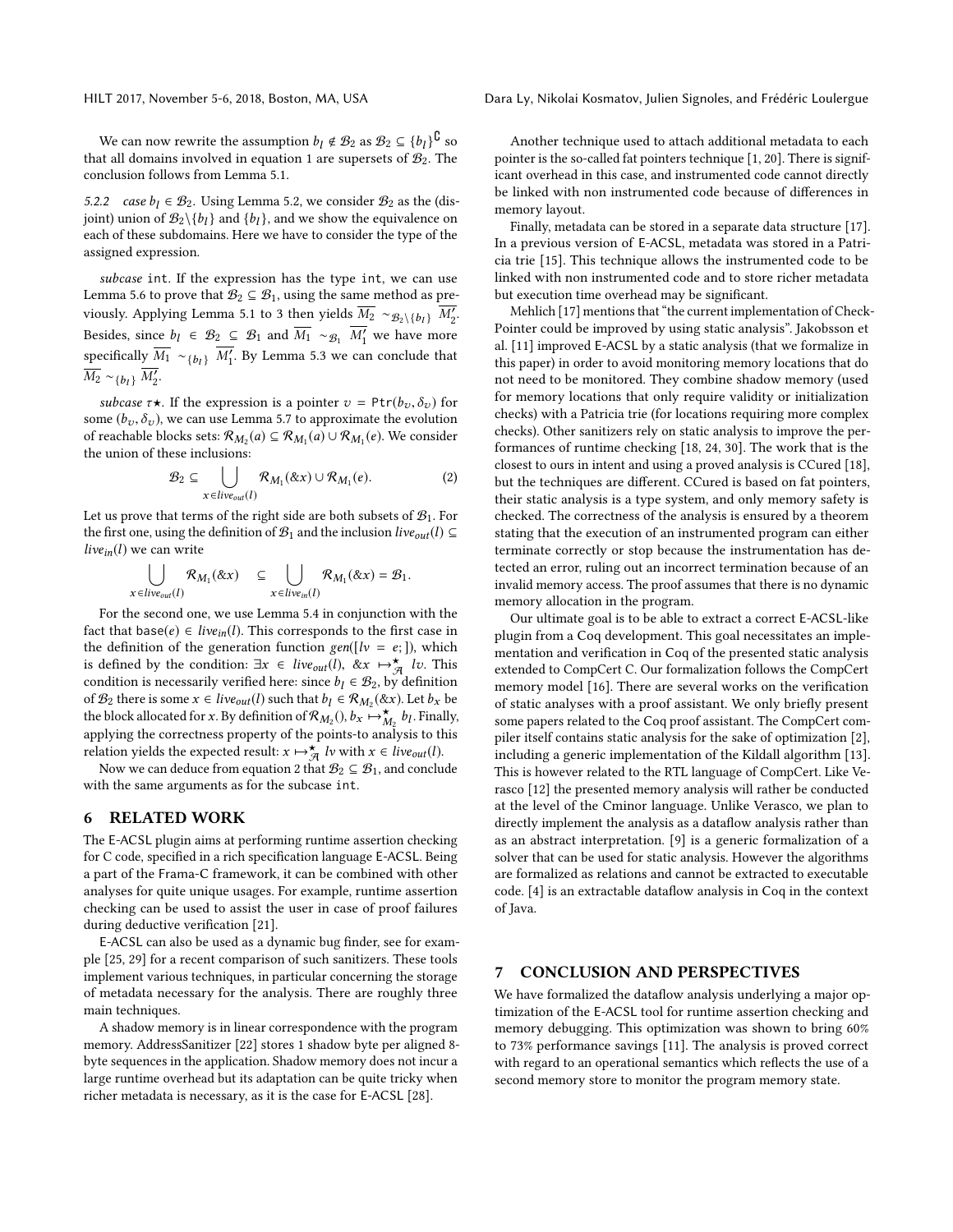We believe that making the memory monitoring explicit in the language semantics (via the so-called observation memory) significantly eases formal reasoning about optimizations performed at this level, and can be beneficial in other contexts. We plan to further explore this notion in our ongoing effort towards a mechanized formalization of E-ACSL. This future work can be carried out in three main directions.

First, the core language presented here can be extended to be more representative of the real E-ACSL language, making the formalization wider. Features such as structures and function calls strongly influence the memory layout of program memory space, so this would most probably need some adaptation.

Second, this work is still mostly pen-and-paper. We could make the formalization deeper by porting it to the Coq proof assistant.

Finally, in this work we have assumed that E-ACSL gives the described semantics to an annotated program by translating annotations into C code, but this translation is not formalized yet. Since this translation is the core E-ACSL, verifying it has the highest priority in the global formalization effort of E-ACSL.

# ACKNOWLEDGMENTS

The authors would like to thank the anonymous reviewers for their helpful comments and feedbacks. This work was partly supported by project VESSEDIA, which has received funding from the European Union's Horizon 2020 Research and Innovation Program under grant agreement No 731453. The work of the first author was partially funded by a Ph.D. grant of the French Ministry of Defence.

#### REFERENCES

- <span id="page-8-18"></span>[1] Todd M. Austin, Scott E. Breach, and Gurindar S. Sohi. Efficient detection of all pointer and array access errors. In Programming Languages Design and Implementation (PLDI). ACM, 1994.
- <span id="page-8-25"></span>[2] Yves Bertot, Benjamin Grégoire, and Xavier Leroy. A structured approach to proving compiler optimizations based on dataflow analysis. In Types for Proofs and Programs (TYPES). Springer, 2006.
- <span id="page-8-10"></span>[3] Sandrine Blazy and Xavier Leroy. Mechanized semantics for the Clight subset of the C language. Journal of Automated Reasoning, 43, 2009.
- <span id="page-8-29"></span>[4] David Cachera, Thomas P. Jensen, David Pichardie, and Vlad Rusu. Extracting a data flow analyser in constructive logic. Theoretical Computer Science, 342, 2005.
- <span id="page-8-0"></span>[5] Steve Christey. 2011 CWE/SANS top 25 most dangerous software errors. Technical Report 1.0.3, The MITRE Corporation, [http://www.mitre.org,](http://www.mitre.org) 2011.
- <span id="page-8-3"></span>[6] Lori A. Clarke and David S. Rosenblum. A historical perspective on runtime assertion checking in software development. Software Engineering Notes, 31, 2006.
- <span id="page-8-12"></span>[7] Loïc Correnson and Julien Signoles. Combining analyses for C program verification. In Formal Methods for Industrial Case Studies (FMICS). Springer, 2012.
- <span id="page-8-5"></span>[8] M. Delahaye, N. Kosmatov, and J. Signoles. Common specification language for static and dynamic analysis of C programs. In Applied Computing (SAC). ACM, 2013.
- <span id="page-8-28"></span>[9] Martin Hofmann, Aleksandr Karbyshev, and Helmut Seidl. Verifying a local generic solver in Coq. In Static Analysis (SAS). Springer, 2010.
- <span id="page-8-13"></span>[10] Programming languages – C. ISO/IEC 9899:1999, 1999.
- <span id="page-8-6"></span>[11] Arvid Jakobsson, Nikolai Kosmatov, and Julien Signoles. Fast as a shadow, expressive as a tree: optimized memory monitoring for C. Science of Computer Programming, 132, 2016.
- <span id="page-8-27"></span>[12] Jacques-Henri Jourdan, Vincent Laporte, Sandrine Blazy, Xavier Leroy, and David Pichardie. A formally-verified C static analyzer. In Principles of Programming Languages (POPL). ACM, 2015.
- <span id="page-8-26"></span>[13] Gary A. Kildall. A unified approach to global program optimization. In Principles of Programming Languages (POPL). ACM, 1973.
- <span id="page-8-4"></span>[14] F. Kirchner, N. Kosmatov, V. Prevosto, J. Signoles, and B. Yakobowski. Frama-C: A software analysis perspective. Formal Aspects of Computing, 27, 2015.
- <span id="page-8-21"></span>[15] N. Kosmatov, G. Petiot, and J. Signoles. An optimized memory monitoring for runtime assertion checking of C programs. In Runtime Verification (RV). Springer, 2013.
- <span id="page-8-9"></span>[16] Xavier Leroy, Andrew W. Appel, Sandrine Blazy, and Gordon Stewart. The CompCert memory model. In Andrew W. Appel, editor, Program Logics for

Certified Compilers. Cambridge University Press, 2014.

- <span id="page-8-20"></span>[17] Michael Mehlich. CheckPointer - a C memory access validator. In Source Code Analysis and Manipulation (SCAM). IEEE, 2011.
- <span id="page-8-22"></span>[18] G. C. Necula, J. Condit, M. Harren, S. McPeak, and W. Weimer. CCured: Type-safe retrofitting of legacy software. Programming Languages and Systems (TOPLAS), 27, 2005.
- <span id="page-8-11"></span>[19] Flemming Nielson, Hanne R. Nielson, and Chris Hankin. Principles of Program Analysis. Springer-Verlag New York, 1999.
- <span id="page-8-19"></span>[20] Yutaka Oiwa. Implementation of the memory-safe full ANSI-C compiler. In Programming Language Design and Implementation (PLDI). ACM, 2009.
- <span id="page-8-14"></span>[21] Guillaume Petiot, Nikolai Kosmatov, Bernard Botella, Alain Giorgetti, and Jacques Julliand. Your proof fails? Testing helps to find the reason. In Tests and Proofs (TAP). Springer, 2016.
- <span id="page-8-17"></span>[22] K. Serebryany, D. Bruening, A. Potapenko, and D. Vyukov. AddressSanitizer: a fast address sanity checker. In USENIX Annual Technical Conference (USENIX). USENIX Association, 2012.
- <span id="page-8-7"></span>[23] Julien Signoles, Nikolai Kosmatov, and Kostyantyn Vorobyov. E-ACSL, a runtime verification tool for safety and security of C programs. tool paper. In Competitions, Usability, Benchmarks, Evaluation, and Standardisation for Runtime Verification Tools (RV-CuBES). EasyChair, 2017.
- <span id="page-8-23"></span>[24] Matthew S. Simpson and Rajeev Barua. MemSafe: ensuring the spatial and temporal memory safety of C at runtime. Software: Practice and Experience, 43, 2013.
- <span id="page-8-15"></span>[25] Dokyung Song, Julian Lettner, Prabhu Rajasekaran, Yeoul Na, Stijn Volckaert, Per Larsen, and Michael Franz. SoK: sanitizing for security. In Security and Privacy  $(S\&P)$ . IEEE, 2019. to appear.
- <span id="page-8-1"></span>[26] Mark Sullivan and Ram Chillarege. Software defects and their impact on system availability: a study of field failures in operating systems. In Fault Tolerant Computing (FTCS). IEEE, 1991.
- <span id="page-8-2"></span>[27] Victor van der Veen, Nitish dutt Sharma, Lorenzo Cavallaro, and Herbert Bos. Memory errors: the past, the present, and the future. In Research in Attacks, Intrusions, and Defenses (RAID). Springer, 2012.
- <span id="page-8-8"></span>[28] Kostyantyn Vorobyov, Julien Signoles, and Nikolai Kosmatov. Shadow state encoding for efficient monitoring of block-level properties. In Memory Management (ISMM). ACM, 2017.
- <span id="page-8-16"></span>[29] Kostyantyn Vorobyov, Nikolai Kosmatov, and Julien Signoles. Detection of security vulnerabilities in C code using runtime verification: an experience report. In Tests and Proofs (TAP). Springer, 2018.
- <span id="page-8-24"></span>[30] Jun Yuan and Rob Johnson. CAWDOR: compiler assisted worm defense. In Source Code Analysis and Manipulation (SCAM). IEEE, 2012.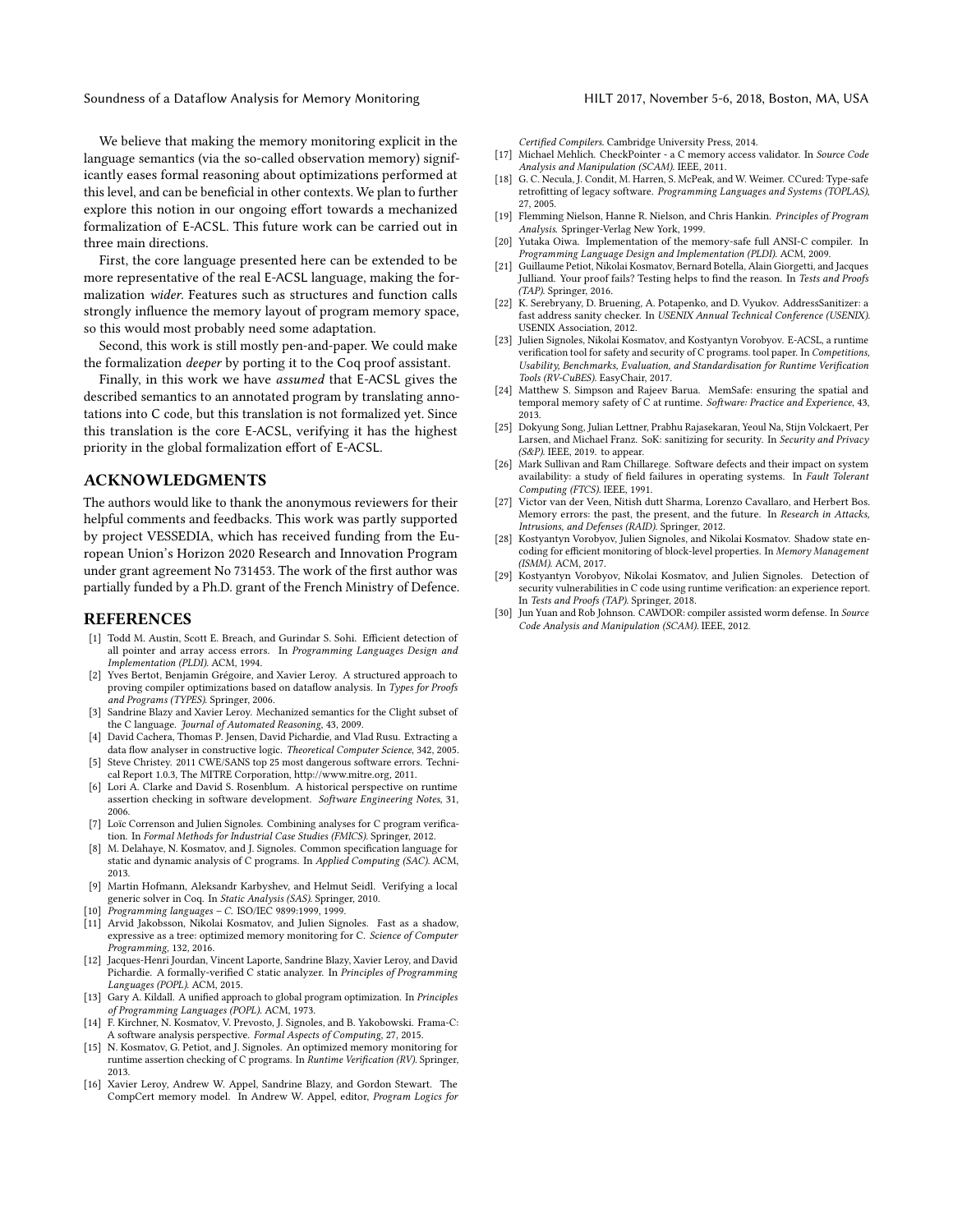HILT 2017, November 5-6, 2018, Boston, MA, USA Dara Ly, Nikolai Kosmatov, Julien Signoles, and Frédéric Loulergue

## A APPENDIX

This appendix contains a detailed soundness proof of our dataflow analysis. Section [B](#page-9-0) recalls the formal statement of the theorem and presents the global structure of the proof. Section [C](#page-9-1) lists the lemmas used along the proof; they are stated informally, and only the main idea of their proof is given. Please note that they numbering differs from the one used in the article body. The remaining sections detail all the cases of the induction:

- memory operations, which represent the main difficulty of this proof, are tackled in Section [D](#page-9-2)
- Section [E](#page-11-1) includes the others cases of execution in which the program immediately terminates
- Section [F](#page-11-2) handles control-flow related statements.

# <span id="page-9-0"></span>B THEOREM STATEMENT AND PROOF STRUCTURE

*Immediate Termination.* Let  $\langle s, M_1, \overline{M_1} \rangle \rightarrow (M_2, \overline{M_2})$  be an execution step, and let  $\overline{M'_1}$  be an observation memory such that  $\overline{M_1} \sim_{\mathcal{B}_1} \overline{M'_1}$ , with  $\mathcal{B}_1 = \bigcup_{x \in live_{in}(I(s))} \mathcal{R}_{M_1}(\&x)$ .

Then there exists  $\overline{M'_2}$  such that  $\langle s, M_1, \overline{M'_1} \rangle \rightarrow (M_2, \overline{M'_2})$  and  $\overline{M_2} \sim_{\mathcal{B}_2} \overline{M'_2}$ , with  $\mathcal{B}_2 = \bigcup_{x \in live_{out}(I(s))} \mathcal{R}_{M_2}(\&x)$ .

Continued Evaluation. Let  $\langle s_1, M_1, \overline{M_1} \rangle \rightarrow \langle s_2, M_2, \overline{M_2} \rangle$  be an execution step, and let  $\overline{M'_1}$  be an observation memory such that  $\overline{M_1} \sim_{\mathcal{B}_1} \overline{M'_1}$ , with  $\mathcal{B}_1 = \bigcup_{x \in \text{live}_{in}(I(s_1))} \mathcal{R}_{M_1}(\&x).$ 

Then there exists  $\overline{M'_2}$  such that  $\langle s_1, M_1, \overline{M'_1} \rangle \rightarrow \langle s_2, M_2, \overline{M'_2} \rangle$  and  $\overline{M_2} \sim_{\mathcal{B}_2} \overline{M'_2}$ , with  $\mathcal{B}_2 = \bigcup_{x \in live_{in}(I(s_2))} \mathcal{R}_{M_2}(\&x)$ .

# B.1 Structure of the Proof

The proof is by induction on the structure of the evaluation derivation. The most difficult cases are statements that perform memory operations, namely assignment, allocation and deallocation. The other cases are straightforward.

## <span id="page-9-1"></span>C INTERMEDIATE LEMMAS

#### C.1 Properties of  $~\sim$ <sub>B</sub>

LEMMA C.1 (EQUIVALENCE RELATION). ∀X,  $\sim_X$  is an equivalence relation on observation memories.

<span id="page-9-5"></span>LEMMA C.2 (DOMAIN RESTRICTION). If  $\overline{M_1} \sim_X \overline{M_2}$  and  $Y \subseteq X$ then  $\overline{M_1} \sim_Y \overline{M_2}$ 

<span id="page-9-6"></span>LEMMA C.3 (DOMAIN UNION). If  $\overline{M_1} \sim_X \overline{M_2}$  and  $\overline{M_1} \sim_Y \overline{M_2}$  then  $\overline{M_1} \sim_{X \cup Y} \overline{M_2}.$ 

The above properties are a direct consequence of the definition of ∼ $g$ , whereas the following lemmas use the axiomatic properties of observation memory.

<span id="page-9-3"></span>LEMMA C.4 (EQUIVALENCE PRESERVATION (INITIALIZATION)). For a given domain B, two equivalent memories remain equivalent when the same initialize operation is performed on both.

<span id="page-9-10"></span>LEMMA C.5 (EQUIVALENCE PRESERVATION (BLOCK STORAGE)). For a given domain B, two equivalent memories remain equivalent when the same store\_block operation is performed on both.

<span id="page-9-11"></span>LEMMA C.6 (EQUIVALENCE PRESERVATION (BLOCK DELETION)). For a given domain B, two equivalent memories remain equivalent when the same delete block operation is performed on both.

## C.2 Properties of base()

Variable Address. The base address of any memory location is the address of a given variable:  $\forall a, \exists x, \text{base}(a) = \&x$ .

Consequently, if we consider a trace of a given program, a base address always evaluates to the same block ; that is, the block pointed to by the base address does not depend on the point of the trace where the evaluation takes place.

<span id="page-9-9"></span>LEMMA C.7 (REACHABILITY FROM BASE ADDRESS). Any block reachable from a given memory location a is also reachable from its base address:

 $\forall a \in \text{Memval}, \forall M, \mathcal{R}_M(a) \subseteq \mathcal{R}_M(\&\text{base}(a)).$ 

Proof: by induction on the structure of a.

# C.3 Evolution of  $\mathcal{R}_M(\& x)$  when writing in M

The following lemmas describe the behavior of reachable blocks sets under memory updates. They are best understood by viewing the memory as a directed graph with blocks as vertices and pointers defining edges. From this point of view, the fact that successors of a block are always in the same reachable set as this block itself makes the proof of these lemmas straightforward.

<span id="page-9-4"></span>Lemma C.8 (Writing outside of a reachable set does not MODIFY IT). Let x be a variable. For a given memory state  $M_1$ , if store( $M_1, b, \delta, v$ ) = Some( $M_2$ ) with  $b \notin \mathcal{R}_{M_1}(\&x)$ , then

$$
\mathcal{R}_{M_1}(\& x) = \mathcal{R}_{M_2}(\& x).
$$

<span id="page-9-7"></span>Lemma C.9 (Writing an integer does not modify reachable SET). Suppose that  $M_1$  and  $M_2$  are two memory states in the trace of a well-typed program, such that store( $M_1, b, \delta$ , Int(n)) = Some( $M_2$ ). Then for any variable  $x$ , the set of reachable blocs from  $x$  is the same in  $M_1$  and  $M_2$ :

$$
\forall x \in E, R_{M_1}(\& x) = R_{M_2}(\& x).
$$

<span id="page-9-8"></span>LEMMA C.10 (MAXIMUM EXTENSION OF A REACHABLE SET). If  $M_1$ and  $M_2$  are two memory states such that

store $(M_1, b, \delta, \text{Ptr}(b_v, \delta_v))$  = Some $(M_2)$ ,

then the following inclusion is verified:

$$
\mathcal{R}_{M_2}(a) \subseteq \mathcal{R}_{M_1}(a) \cup \{b' \mid b_v \mapsto_{M_1}^{\star} b'\}
$$

## <span id="page-9-2"></span>D MEMORY OPERATIONS

Let  $\langle s, M_1, \overline{M_1} \rangle \rightarrow (M_2, \overline{M_2})$  be an execution step, and let  $\overline{M'_1}$  be an

observation memory such that  $\overline{M_1} \sim_{\mathcal{B}_1} \overline{M'_1}$ , with  $\mathcal{B}_1 = \bigcup_{x \in live_{in}(I(s))} \mathcal{R}_{M_1}(\&x)$ . We want to show that there exists  $\overline{M'_2}$  such that  $\langle s, M_1, \overline{M'_1} \rangle \rightarrow$ 

 $(M_2, \overline{M'_2})$  and  $\overline{M_2} \sim_{\mathcal{B}_2} \overline{M'_2}$ , with  $\mathcal{B}_2 = \bigcup_{x \in live_{out}(I(l))} \mathcal{R}_{M_2}(\&x)$ .

## D.1 Assignment

The execution step has the form: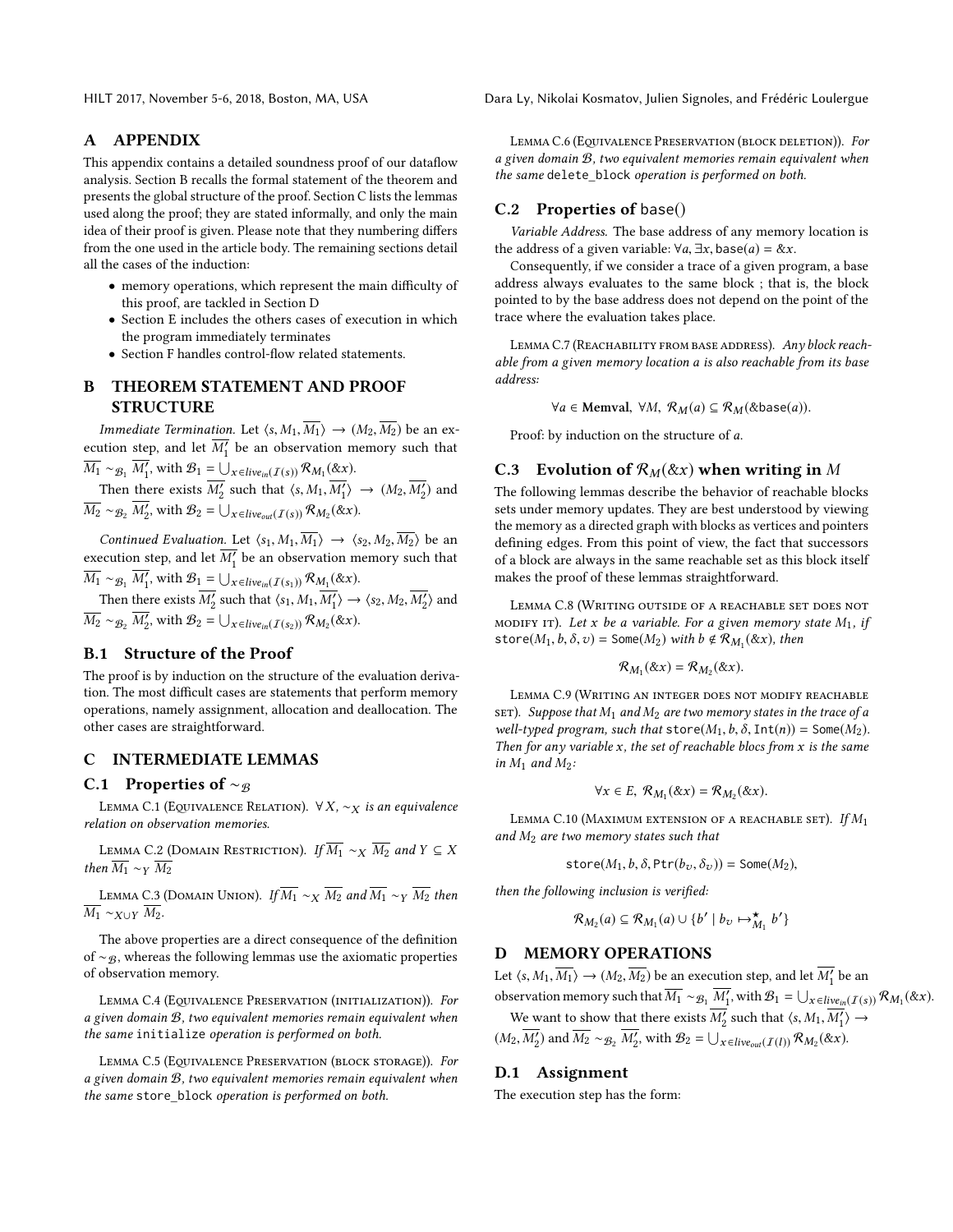Eval-assign

$$
M_1 \vDash_{e} e \Rightarrow v \quad \text{store}(M_1, b_1, \delta_1, v) = \text{Some}(M_2)
$$
\n
$$
M_1 \vDash_{\text{lv}} l v \Leftarrow (b_l, \delta_l) \quad \text{initialize}(\overline{M_1}, b_l, \delta_l) = \overline{M_2}
$$
\n
$$
\langle [l v = e; ]^l, M_1, \overline{M_1} \rangle \rightarrow (M_2, \overline{M_2})
$$

We define  $\overline{M'_2}$  = initialize( $\overline{M'_1}$ ,  $b_l$ ,  $\delta_l$ ), and prove that  $\overline{M_2} \sim_{\mathcal{B}_2}$  $\overline{M'_2}$ . We distinguish between the case where the block written to is monitored (b,  $\in \mathcal{B}_0$ ) and the case where it is not monitored ( $b_l \in \mathcal{B}_2$ ) and the case where it is not.

In each of these cases we make use of the following assumption

<span id="page-10-0"></span>
$$
\overline{M_2} \sim_{\{b_l\}} \mathfrak{c} \ \overline{M_1} \sim_{\mathcal{B}_1} \overline{M'_1} \sim_{\{b_l\}} \mathfrak{c} \ \overline{M'_2} \tag{3}
$$

in which the first and last equivalences are derived from Lemma [C.4](#page-9-3) and the middle one is an hypothesis of our theorem.

D.1.1 case  $b_l \notin \mathcal{B}_2$ . Let us prove that  $\mathcal{B}_2 \subseteq \mathcal{B}_1$ . Since  $\forall l$ , live<sub>in</sub>(l)  $\supseteq$ live<sub>out</sub>(l), it suffices to show that  $\forall x \in live_{out}(l), \mathcal{R}_{M_1}(\& x) = \mathcal{R}_{M_2}(\& x)$ .<br>Since for any of these sets we have h. 4  $\mathcal{R}_{M_1}(\& x)$  we can apply Since for any of these sets we have  $b_l \notin \mathcal{R}_{M_2}(\&x)$  we can apply Lemma C & to conclude Lemma [C.8](#page-9-4) to conclude.

We can now rewrite the assumption  $b_l \notin \mathcal{B}_2$  as  $\mathcal{B}_2 \subseteq \{b_l\}^{\complement}$ <br>that the all domains involved in 3 are supersets of  $\mathcal{B}_2$ . The so that the all domains involved in [3](#page-10-0) are supersets of  $\mathcal{B}_2$ . The conclusion follows from Lemma [C.2.](#page-9-5)

D.1.2 case  $b_1 \in \mathcal{B}_2$ . Using Lemma [C.3,](#page-9-6) we consider  $\mathcal{B}_2$  as the (disjoint) union of  $\mathcal{B}_2 \setminus \{b_l\}$  and  $\{b_l\}$ , and we show the equivalence<br>on each of these subdomains. Here we have to consider the type of on each of these subdomains. Here we have to consider the type of the assigned expression.

subcase int. If the expression has the type int, we can use Lemma [C.9](#page-9-7) to prove that  $\mathcal{B}_2 \subseteq \mathcal{B}_1$ , using the same method as pre-viously. Applying Lemma [C.2](#page-9-5) to [3](#page-10-0) then yields  $\overline{M_2} \sim g_2 \setminus \{b_l\}$   $\overline{M'_2}$ . Besides, since  $b_l \in \mathcal{B}_2 \subseteq \mathcal{B}_1$  and  $\overline{M_1} \sim_{\mathcal{B}_1} \overline{M'_1}$  we have more specifically  $\overline{M_1} \sim_{\{b_l\}} \overline{M'_1}$ . By Lemma [C.4](#page-9-3) we can conclude that  $\overline{M_2} \sim_{\{b_l\}} \overline{M'_2}.$ 

subcase  $\tau \star$ . If the expression is a pointer  $v = \text{Ptr}(b_v, \delta_v)$  for some  $(b_v, \delta_v)$ , we can use Lemma [C.10](#page-9-8) to approximate the evolution of reachable blocks sets:  $\mathcal{R}_{M_2}(a) \subseteq \mathcal{R}_{M_1}(a) \cup \mathcal{R}_{M_1}(e)$ . We consider the union of these inclusions: the union of these inclusions:

<span id="page-10-1"></span>
$$
\mathcal{B}_2 \subseteq \bigcup_{x \in live_{out}(l)} \mathcal{R}_{M_1}(\&x) \cup \mathcal{R}_{M_1}(e). \tag{4}
$$

Let us prove that terms of the right side are both subsets of  $\mathcal{B}_1$ .

For the first one, using the definition of  $\mathcal{B}_1$  and the inclusion *live*<sub>out</sub>(*l*) ⊆ *live*<sub>in</sub>(*l*) we can write

$$
\bigcup_{x \in live_{out}(l)} \mathcal{R}_{M_1}(\& x) \subseteq \bigcup_{x \in live_{in}(l)} \mathcal{R}_{M_1}(\& x) = \mathcal{B}_1.
$$

For the second one, we use Lemma [C.7](#page-9-9) in conjunction with the fact that base( $e$ )  $\in$  *live*<sub>in</sub>(*l*). This corresponds to the first case in the definition of the generation function  $gen([lv = e;])$ , which is defined by the condition:  $\exists x \in live_{out}(l), \& x \mapsto \overline{a} \quad iv$ . This condition is necessarily verified here: since  $b_l \in \mathcal{B}_2$  by definition of  $\mathcal{B}_2$  there is some  $x \in live_{out}(l)$  such that  $b_l \in \mathcal{R}_{M_2}(\& x)$ . Let  $b_x$  be the block allocated for x By definition of  $\mathcal{R}_{M_2}(h)$ ,  $\rightarrow \infty$ ,  $h$ . Finally the block allocated for x. By definition of  $\mathcal{R}_{M_2}$  (),  $b_x \mapsto_{M_2}^{\star} b_l$ . Finally, applying the correctness property of the points-to analysis to this relation yields the expected result:  $x \mapsto \overline{A}$  *lv* with  $x \in live_{out}(l)$ .

Now we can deduce from [4](#page-10-1) that  $\mathcal{B}_2 \subseteq \mathcal{B}_1$ , and conclude with the same arguments as for the subcase int.

## D.2 Allocation

Eval-malloc

$$
\begin{array}{ll}\n\text{store\_block}(\overline{M_1}, b, l_0, h_i) = \overline{M_3} \\
\hline\nh_i - l_0 = n & \text{initialize}(\overline{M_3}, b_1, \delta_1) = \overline{M_2} \\
M \vDash_{e} e \Rightarrow \text{Int}(n) & \text{alloc}(M_1, l_0, h_i) = (b, M_3) \\
M \vDash_{\text{lv}} l_0 \Leftarrow (b_1, \delta_1) & \text{store}(M_3, b_1, \delta, \text{Ptr}(b, 0)) = \text{Some}(M_2) \\
\langle [l_0 = \text{malloc}(e); ]^l, M_1, \overline{M_1} \rangle \rightarrow (M_2, \overline{M_2})\n\end{array}
$$

Although the allocation is syntactically an atomic statement, it is actually the composition of two memory operations: the allocation in the true sense of the word, followed by the assignment of a pointer to the newly allocated block. It is therefore natural to introduce an intermediate state in which the new block is allocated, but the left value is not pointing to it yet.

Accordingly, we pose the following definitions:

$$
\frac{\overline{M'_3}}{\overline{M'_2}} = \text{store\_block}(\overline{\overline{M'_1}}, b, lo, hi)
$$
\n
$$
\mathcal{B}'_3 = \text{initialize}(\overline{M_3}, b_l, \delta_l)
$$
\n
$$
\mathcal{B}_3 = \bigcup_{x \in live_{in}(l)} \mathcal{R}_{M_3}(\&x)
$$

We proceed in two steps:

(1) prove  $\overline{M_3} \sim_{\mathcal{B}_3} \overline{M'_3}$ 

(2) use the previous equivalence to prove  $\overline{M'_2} \sim_{\mathcal{B}_2} \overline{M_2}$ .

D.2.1 Equivalence on intermediate state. Since  $M_3$  is simply  $M_1$ with a new block and no pointer to this block, reachable sets are the same in both memories. Consequently,

$$
\forall x \in live_{in}(l), \mathcal{R}_{M_1}(\& x) = \mathcal{R}_{M_3}(\& x)
$$

and thus  $\mathcal{B}_3 = \mathcal{B}_1$ .

Since  $\overline{M_1} \sim_{\mathcal{B}_1} \overline{M'_1}$  and the same allocation is performed on both memories, by Lemma [C.5](#page-9-10) the equivalence is preserved:  $\overline{M_3} \sim g_1 \overline{M_3'}$ .<br>B. and Be being equal the conclusion follows  $B_1$  and  $B_3$  being equal, the conclusion follows.

D.2.2 Equivalence on final state. This setting is very similar to the case of a pointer assignment (which is only natural since a pointer assignment is indeed performed after the allocation of a new block).

We want to prove  $\overline{M_2} \sim_{\mathcal{B}_2} \overline{M'_2}$ , assuming the equivalence on the intermediate state:  $\overline{M_3} \sim_{\mathcal{B}_3} \overline{M'_3}$ . *b* being a freshly allocated block in both  $\overline{M_3}$  and  $\overline{M_3'}$ , we have  $\overline{M_3} \sim_{\{b\}} \overline{M_3'}$ , which means that we can<br>extend the equivalence domain by using Lemma C 3: extend the equivalence domain by using Lemma [C.3:](#page-9-6)

$$
\overline{M_3} \sim_{\mathcal{B}_3\cup\{b\}} \overline{M_3'}.
$$

case  $b_l \notin B_3$ . Then by Lemma [C.8,](#page-9-4)  $\forall x \in live_{in}(l)$ ,  $\mathcal{R}_{M_3}(\&x)$ is unaffected by the write at  $b_l$ , so  $\mathcal{B}_3 = \mathcal{B}_2$ . We can thus use I emma C 4 to transfer the equivalence to the next program state Lemma [C.4](#page-9-3) to transfer the equivalence to the next program state:  $\overline{M_2} \sim_{\mathcal{B}_3 \cup \{b\}} \overline{M_2'}$ . To conclude, we use the domain equality  $\mathcal{B}_3 = \mathcal{B}_2$ <br>and restrict the domain back to  $\mathcal{B}_3$  by Lemma C 2 and restrict the domain back to  $B_2$  by Lemma [C.2.](#page-9-5)

case  $b_l \in \mathcal{B}_3$ . By Lemma [C.10,](#page-9-8)  $\forall x \in live_{in}(l), \mathcal{R}_{M_2}(\& x) \subseteq$ <br>  $\epsilon(\& x) \cup \{b\}$  Considering the union on all  $x \in live$ . (1) we get  $R_{M_3}(x x) \cup \{b\}$ . Considering the union on all  $x \in live_{in}(l)$  we get:<br> $R_2 \subset R_3 \cup \{b\}$ . Conclusion follows by Lemma C 4  $\mathcal{B}_2 \subseteq \mathcal{B}_3 \cup \{b\}$ . Conclusion follows by Lemma [C.4.](#page-9-3)